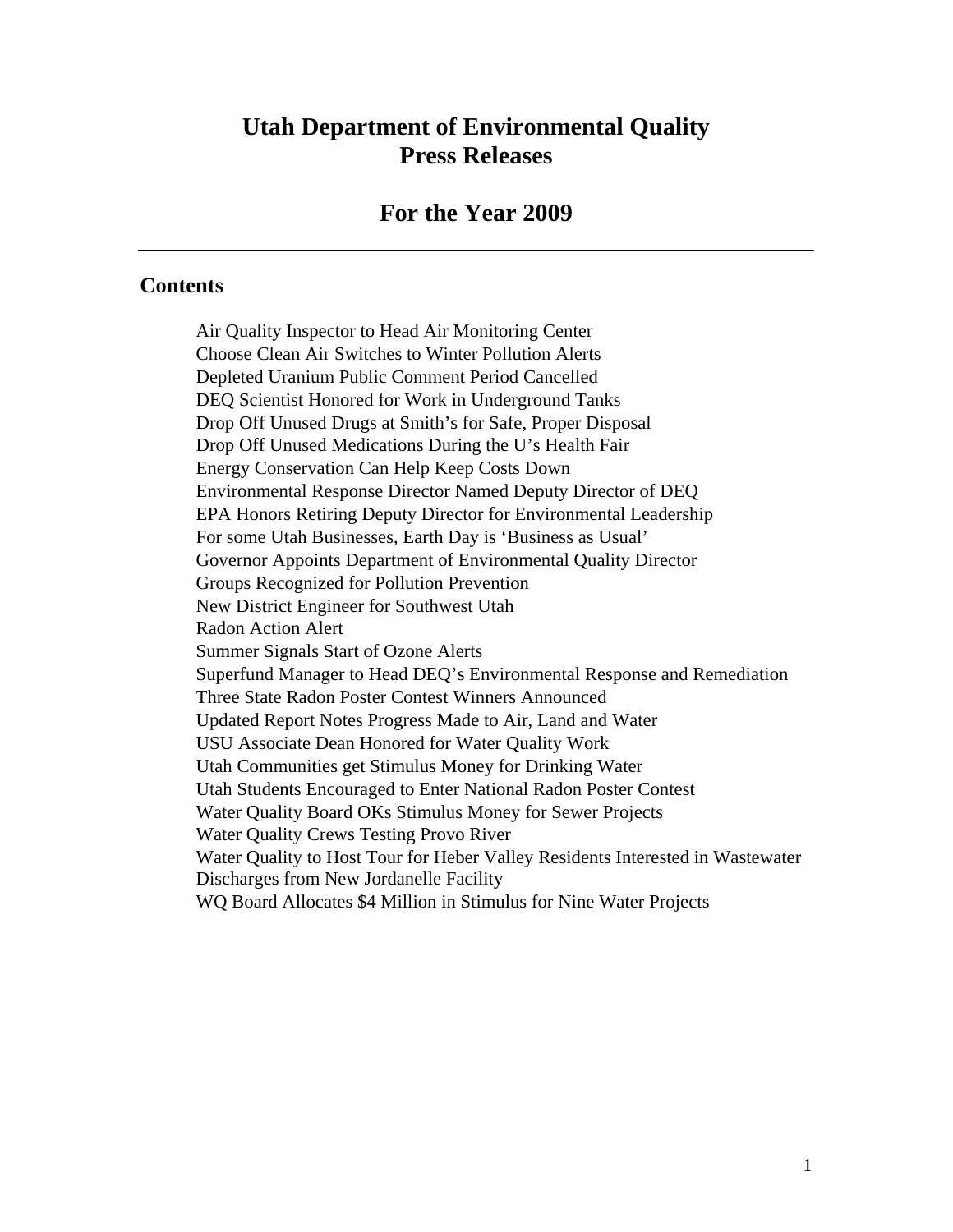#### **Radon Action Alert**

Governor Huntsman Declares January "Radon Action Month"

January 5, 2009

Contact:

Christine Keyser 536-0091 Radon Information Specialist

(Salt Lake City, Utah) – The Utah Department of Environmental Quality, Division of Radiation Control alerts Utahns to make testing their homes for radon gas a high priority. In conjunction with the Environmental Protection Agency's (EPA) National Radon Action Month and to promote radon awareness in Utah, Governor Huntsman has declared January "Radon Action Month."

"Exposure to indoor radon is the 2nd leading cause of lung cancer in the United States," warned DEQ Radon Manager John Hultquist. "Since elevated levels of radon gas can occur in three out of every ten homes in Utah, I strongly encourage all Utah residents to test for radon. Testing is the only way to know if you and your family are at risk from radon."

Radon, a natural decay product of uranium, is a radioactive gas released from rock, soil, and water. It is colorless, odorless, and tasteless. Radon is classified by EPA as a carcinogen, causing about 21,000 deaths annually from radon-induced lung cancer in the U.S.

"Winter is the perfect time to test for radon in homes," said Hultquist. "Radon test kits are inexpensive and can be ordered on our Web site at a discounted price during January. I urge all residents to go to www.radon.utah.gov or call 800-458-0145 to purchase a \$6 radon test kit. Testing is the only way to know if your home has elevated levels."

If elevated levels are detected, there are various methods for reducing radon concentrations to acceptable levels. While there are costs involved in fixing a radon problem, it is money well spent when considering lung cancer has only a 15% survival rate five years after diagnosis.

For information about January's radon educational activities, hiring a radon certified professional, or how to test your home, visit www.radon.utah.gov.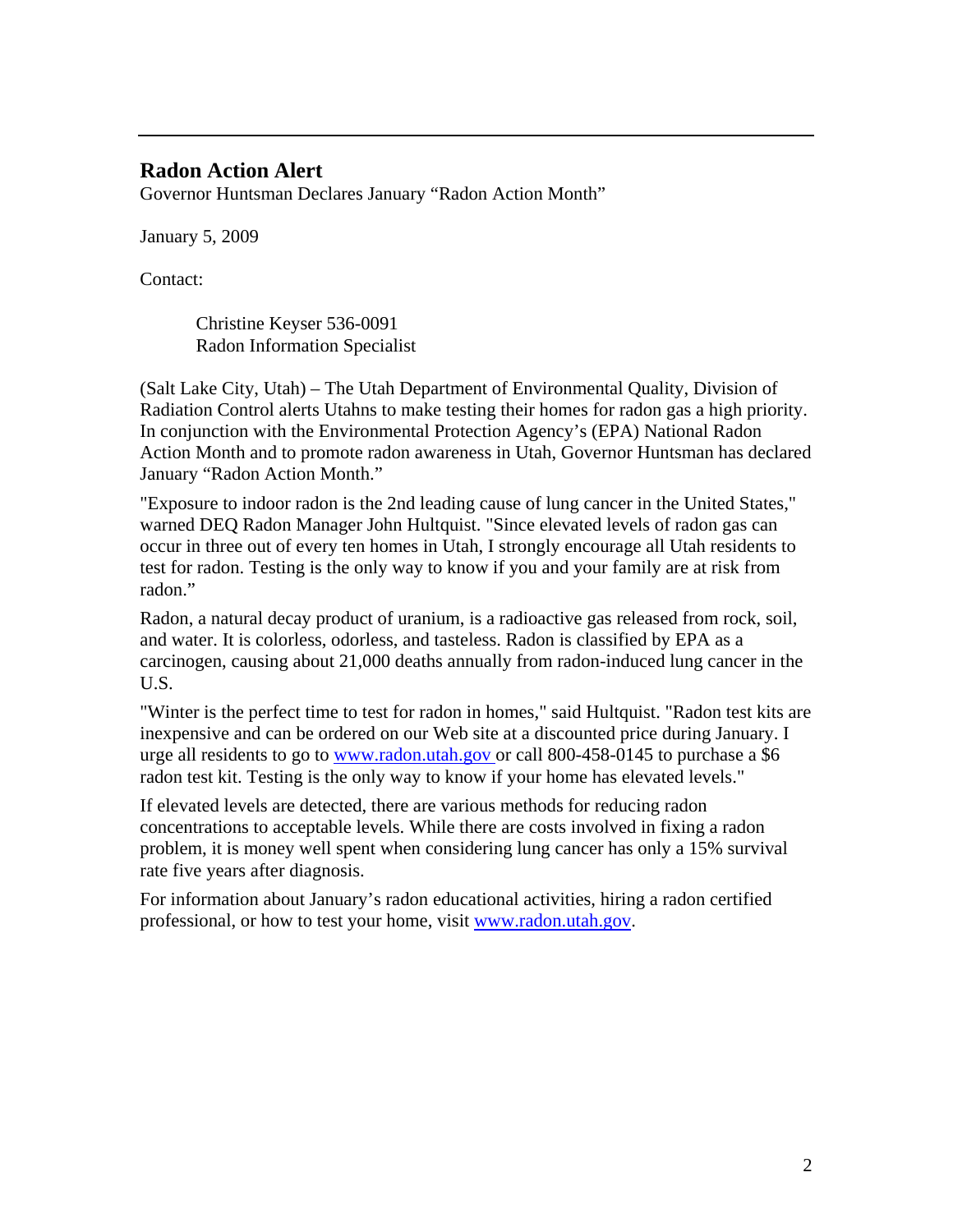# **Water Quality to Host Tour for Heber Valley Residents Interested in Wastewater Discharges from New Jordanelle Facility**

February 26, 2009

Contacts:

Donna Kemp Spangler, PIO Office (801) 5364484 Cell (801) 5544944 John Whitehead, assistant director Water Quality Office (801) 5386053 Cell (801) 7125783

| WHO:   | Division of Water Quality Director Walt Baker and select staff               |
|--------|------------------------------------------------------------------------------|
| WHAT:  | A tour of the Oakley Wastewater Treatment Plant to demonstrate how its       |
|        | state of the art membrane bioreactor system is similar to the one Jordanelle |
|        | facility uses. The tour will also include a stop at the Snyderville Basin    |
|        | treatment facility to hear a presentation on pharmaceuticals in wastewater.  |
| WHEN:  | 10 a.m. Friday, Feb. 27 – about 11:30 a.m. Snyderville Basin Treatment       |
|        | Plant.                                                                       |
| WHERE: | Meet at the Oakley facility, 4449 Millrace Road, Oakley.                     |
| WHY:   | The tour is being hosted for interested Heber Valley residents where         |
|        | concerns have been expressed about was tewater discharges from the new       |
|        | Jordanelle Waste Water Treatment Plant into the canal systems feeding the    |
|        | Heber Valley. Press is invited to join in on any part of the tour.           |

# **Air Quality Inspector to Head Air Monitoring Center**

Thursday, March 5, 2009

Contacts:

Bo Call, (801) 887-0762 Manager Air Monitoring Center Donna Kemp Spangler, (801) 536-4484 Public Information Officer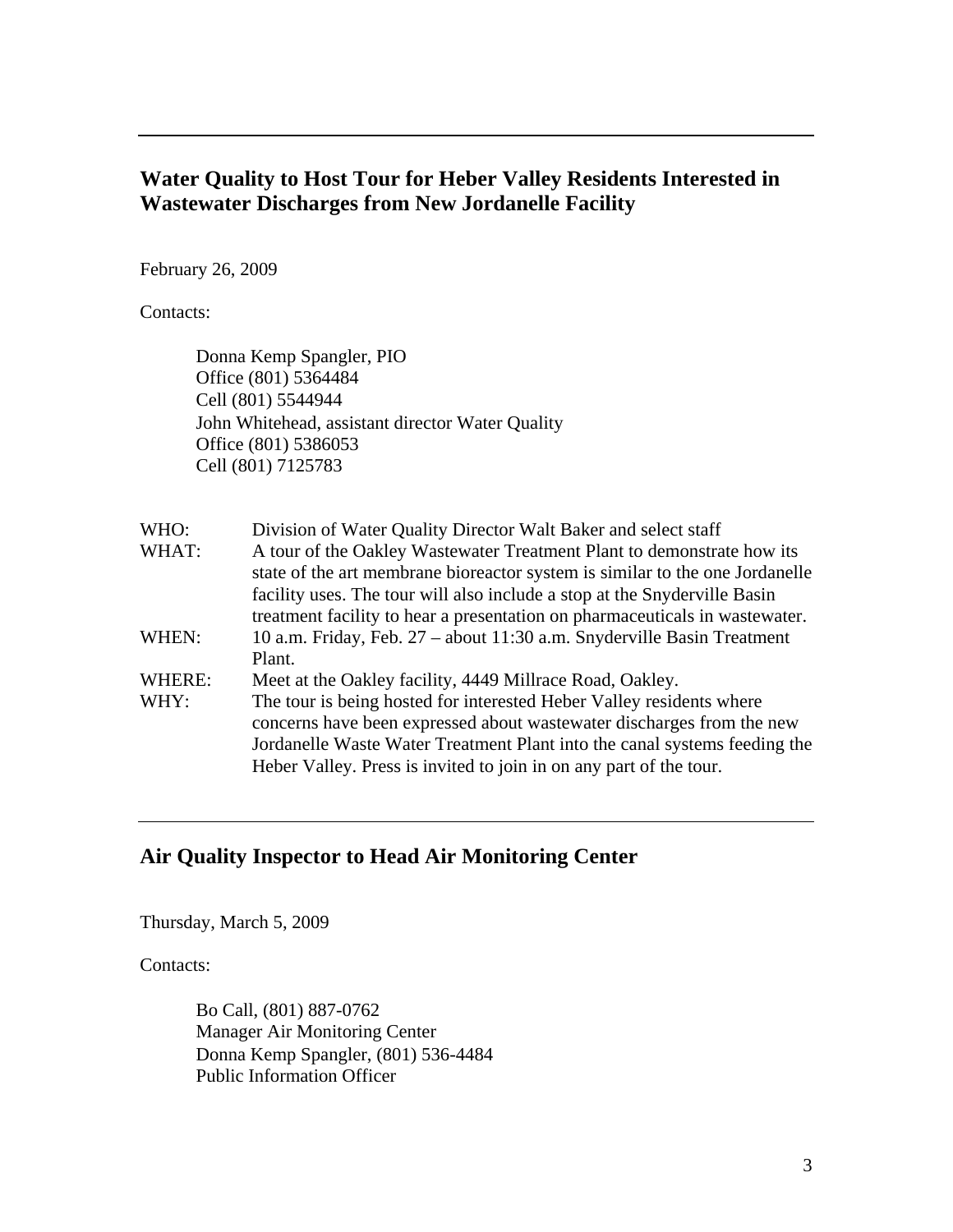Salt Lake City, Utah – Bowen "Bo" Call, a 16-year enforcement inspector for the Division of Air Quality (DAQ), has been selected as the manager of the Air Monitoring Center, replacing longtime veteran Bob Dalley who retired earlier this year.

"We are delighted Bo has accepted this position," said Cheryl Heying, director of DAQ. "This is one of the more important jobs as it informs people of current air pollution levels on an hourly basis. Many of us rely on that information to make choices about whether the air is healthy or not."

Call begins managing the Air Monitoring Center on Monday, March 9. As an enforcement inspector, Call had the occasional duty on 'smoke patrol,' which means he responded to complaints about people using their wood burning stove on high pollution days during the winter when burning is prohibited.

Call said he welcomes a change from enforcement inspector to data collector. "I am really excited about this," Call said. "The Air Monitoring Center focuses on the state of our air quality as it exists and making sure we monitor it properly to have the best and most accurate information for people to make good decisions."

Call, 44, lives in South Weber with his wife, Tamie and four children, ages 2 to 10. He received a Bachelor of Arts degree from Utah State in 1991. Growing up he spent most of his time in California and Las Vegas but has been here in Utah since college. He also is a member of the U.S. Air Force Reserve.

# **USU Associate Dean Honored for Water Quality Work**

Wednesday, April 1

Contact:

Nancy Mesner, (435) 7977541 Utah State University Associate Dean Walt Baker, (801) 5386047 Water Quality Director, DEQ

Salt Lake City, Utah – Utah State University (USU) Associate Dean of Natural Resources Nancy Mesner is the recipient of this year's Calvin K. Sudweeks Water Quality Award for her educational work to raise awareness of water quality issues throughout Utah. Mesner, a tenured professor and USU Extension Water Quality Specialist, was nominated for the prestigious 2009 Sudweeks award for assisting communities in complying with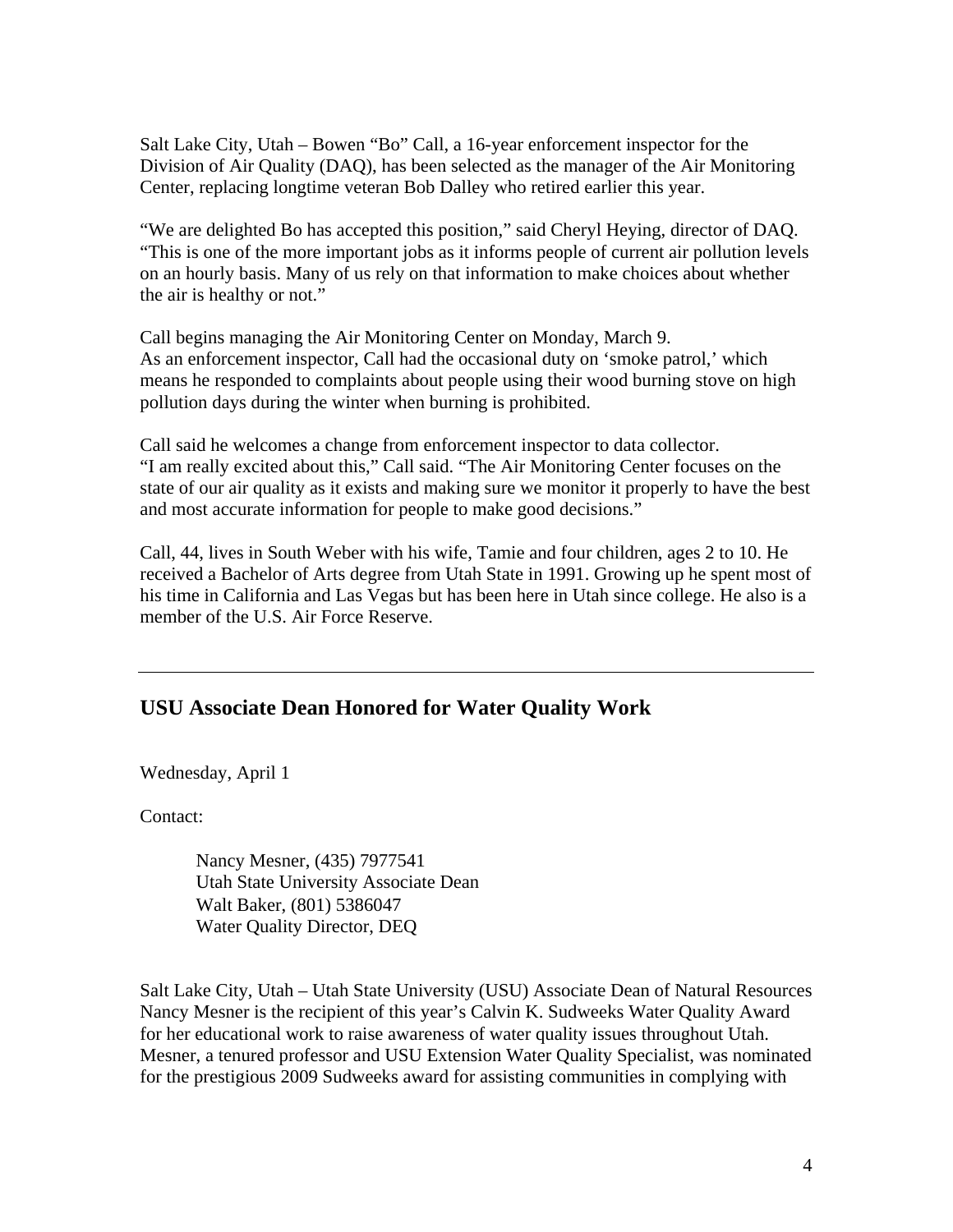environmental regulations, and in shaping the K12 educational systems that give students hands on activities to understanding water quality issues.

The award will be presented at the Utah Water Environmental Association's annual meeting in St. George today (April 1). "Nancy has developed this exemplary extension program while also maintaining an active research program in the influence of land use on water quality and in teaching courses on Oceanography and Water Quality and pollution," said Walt Baker, director of the Division of Water Quality. "As part of the Western Regional Water Quality Extension Team, she has become well known for her expertise, good humor, and high energy in both the regional and national water quality programs."

Every year the Water Quality board recognizes an individual who has shown outstanding leadership in the field of water quality. The award is named for a former state water quality director who was instrumental in leading Utah through dramatic changes in water quality, including improved means of wastewater treatment and the development of protective standards. Mesner, a Cache Valley resident, has motivated students and teachers through such programs as "Utah Stream Science," and "Utah Lake Watch." She has worked for USU since 1999.

# **Water Quality Board OKs Stimulus Money for Sewer Projects**

Monday, April 6, 2009

Contacts:

Walt Baker, (801) 5386047 Director of Water Quality Donna Kemp Spangler, (801) 5364484 Public Information Officer, DEQ

St. George, Utah – Several wastewater projects will move forward as part of \$20 million in low interest loans and grants made available through the American Recovery and Reinvestment Act (ARRA). The Water Quality Board, meeting in St. George last week, authorized funding for several much needed wastewater projects that met the criteria for federal stimulus funding. (Fifty percent of the funds needed to be allocated in the form of grants and 20 percent used for "green" projects.) The applications the Board received were for projects totaling \$333 million. A priority was given to communities in need to upgrade sewer facilities to meet current residential needs, as opposed to planning for future growth.

"There is such an overwhelming need so the decision was difficult. The Board, however, did a good job of prioritizing by placing the projects into three different tiers based on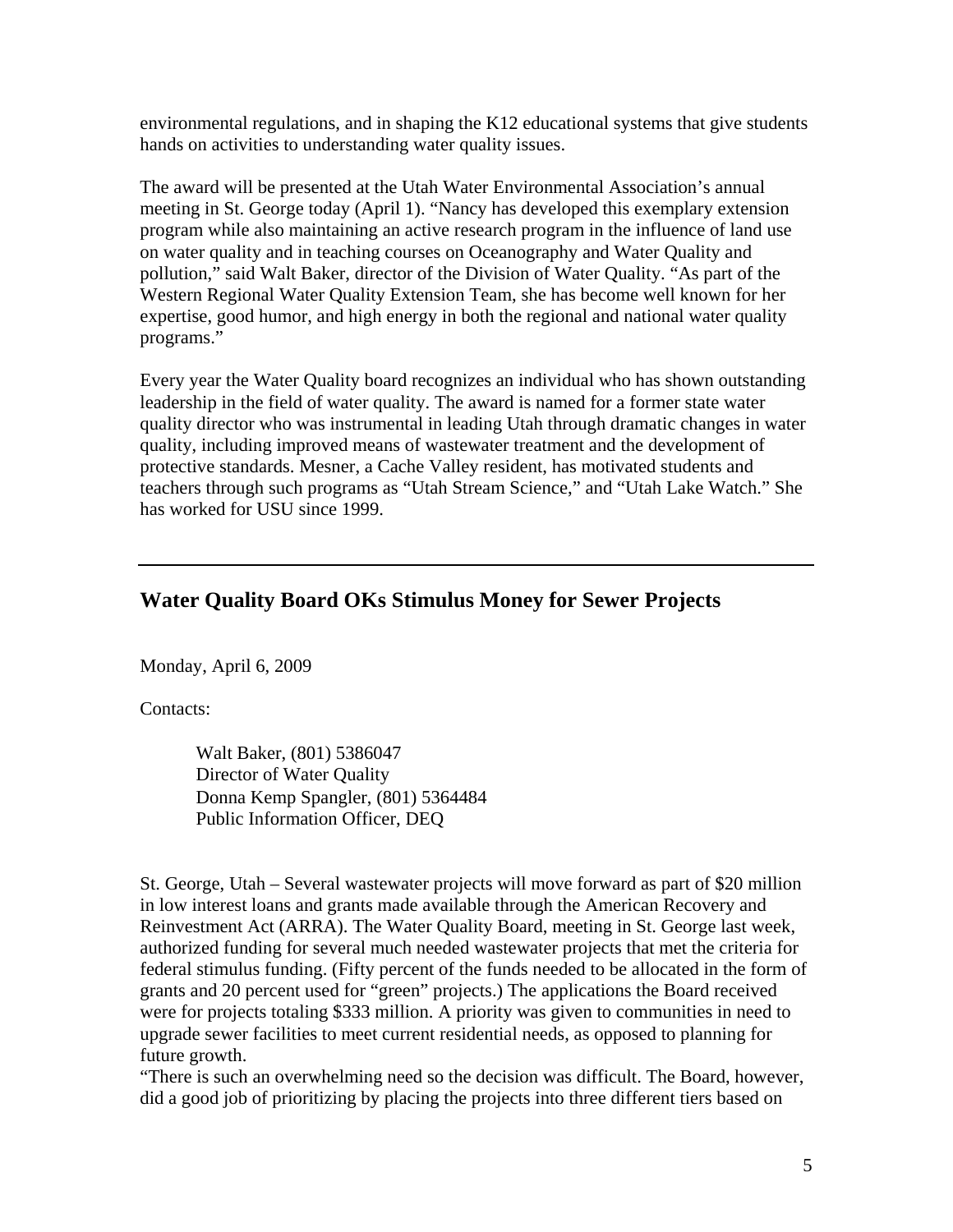need," said Walt Baker, director of the Division of Water Quality. "Tier 1 projects were guaranteed ARRA funds. The other tiers are the backup projects should the Tier 1 projects not meet federal deadlines for the use of the funds."

The following projects the Board gave priority are:

Duchesne, \$1.2 million loan for the rehabilitation and replacement of sewer pipes and a pump station to prevent sewage from entering into the Duchesne River; Stockton, \$10.7 million loan and grant for the construction of a new collection system and treatment facility to replace septic tanks; Salt Lake City, \$6.9 million to replace the covers on existing bio solids digesters to recover energy and improve safety; Orem City, \$11.9 million to upgrade the city's wastewater treatment plant to enhance the removal of nutrients, improve energy efficiency and provide Class A bio solids that can be beneficially used by the public for landscaping; Kerns Improvement District, \$5 million loan for the ongoing relocation of sewer lines from backyards to public rights of way; and Price, \$1.7 million loan to replace failing and antiquated sewer lines.

The Board continues to seek applications to allocate \$4 million for projects that will improve energy efficiency, reduce pollution to the waters of the state and assist with public outreach and water quality education. These funds will be allocated by the Board at its June meeting.

# **Drop Off Unused Drugs at Smith's for Safe, Proper Disposal**

Thursday, April 16, 2009

Contacts:

Leah Ann Lamb, (801) 560-0464 Assistant Director, Division of Water Quality Marsha Gilford, (801) 973-1700 Vice President Public Affairs, Smith's Food & Drug Stores

Salt Lake City, Utah – If you are like most of us, there's countless unused prescription and over-the-counter drugs in your medicine cabinets or drawers waiting to be disposed of – but where?

Because improper disposal can harm the environment and pose a health and safety risk, Smith's Food and Drug Stores has teamed up with local and state governments in a pilot program to address this issue.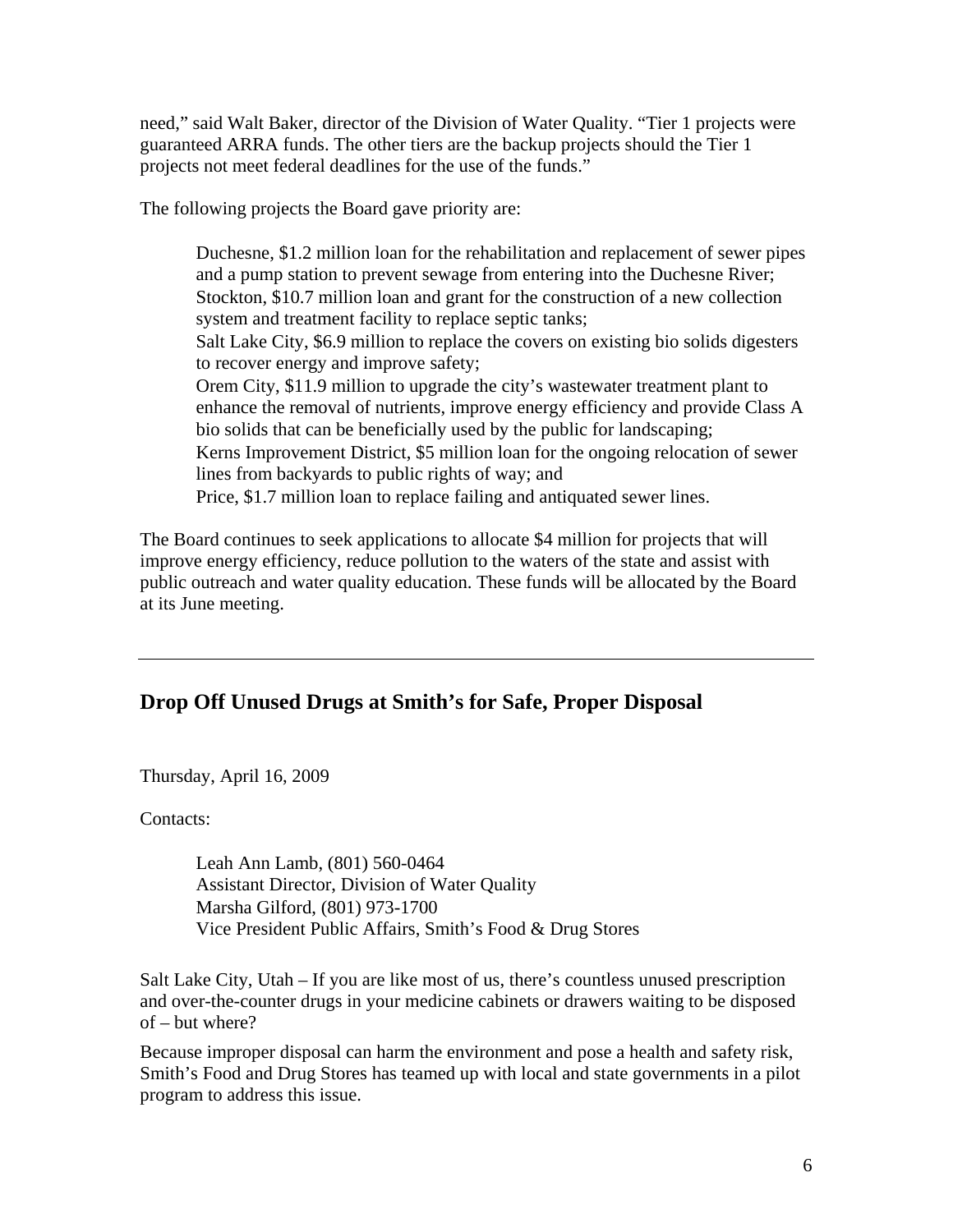The in-store medication collection event will occur on April 25 at the Smith's Food and Drug Store, located at 845 East 4500 South. Between 10 a.m. and 2 p.m., people can drop off their unused medications near the pharmacy where a Smith's pharmacist will be on hand to offer assistance and inventory the collections.

"We are pleased to offer this important service for our customers," said Marsha Gilford, Smith's Vice President of Public Affairs.

"This is a chance to dispose of unwanted drugs in a safe and responsible way," said Leah Ann Lamb, assistant director of the Division of Water Quality. "Flushing medicines down the toilet or sink enter the water because some wastewater treatment plants aren't designed to remove them, Lamb said.

This Take-Back Collection Event is a pilot project in partnership with the Salt Lake County Sheriff's Office, Millcreek Precinct, the Utah Department of Environmental Quality (DEQ), the Utah Poison Control Center and the Salt Lake Valley Health Department.

DEQ has provided grants to local law enforcement agencies to provide collection boxes. Smith's is the first in-store medication collection event to occur in Utah. For more information on proper medication disposal including a list of the collection box locations, visit: www.medicationdisposal.utah.gov.

#### **For some Utah Businesses, Earth Day is 'Business as Usual'**

Wednesday, April 22

Contact:

Paul Harding, (801) 536-4108 Business Assistance, Office of Planning and Public Affairs

Salt Lake City, Utah – About a dozen Utah businesses are taking the Earth Day message a step further by reporting significant reductions in waste, water and electricity that make them a shining example of how going green can also improve their bottom line. Intermountain Health Care (IHC), Rio Tinto/Kennecott Utah Copper, Autoliv, Artspace, Xanterra Bryce Canyon Lodge, Lorraine Press, Swire Coca-Cola and Hexcel are being honored this fall at the non-profit Utah Pollution Prevention Association's annual luncheon for outstanding achievements in conducting business in an environmentally friendly way.

Those businesses and other Utah Department of Environmental Quality (DEQ) Clean Utah Partners have collectively reduced pollution by recycling over 6,800 tons of material, reducing electrical use by 7 million kilowatts, saving 25.6 million gallons of water, reducing 34.4 tons of smog-forming nitrogen oxides and over 6,300 tons of carbon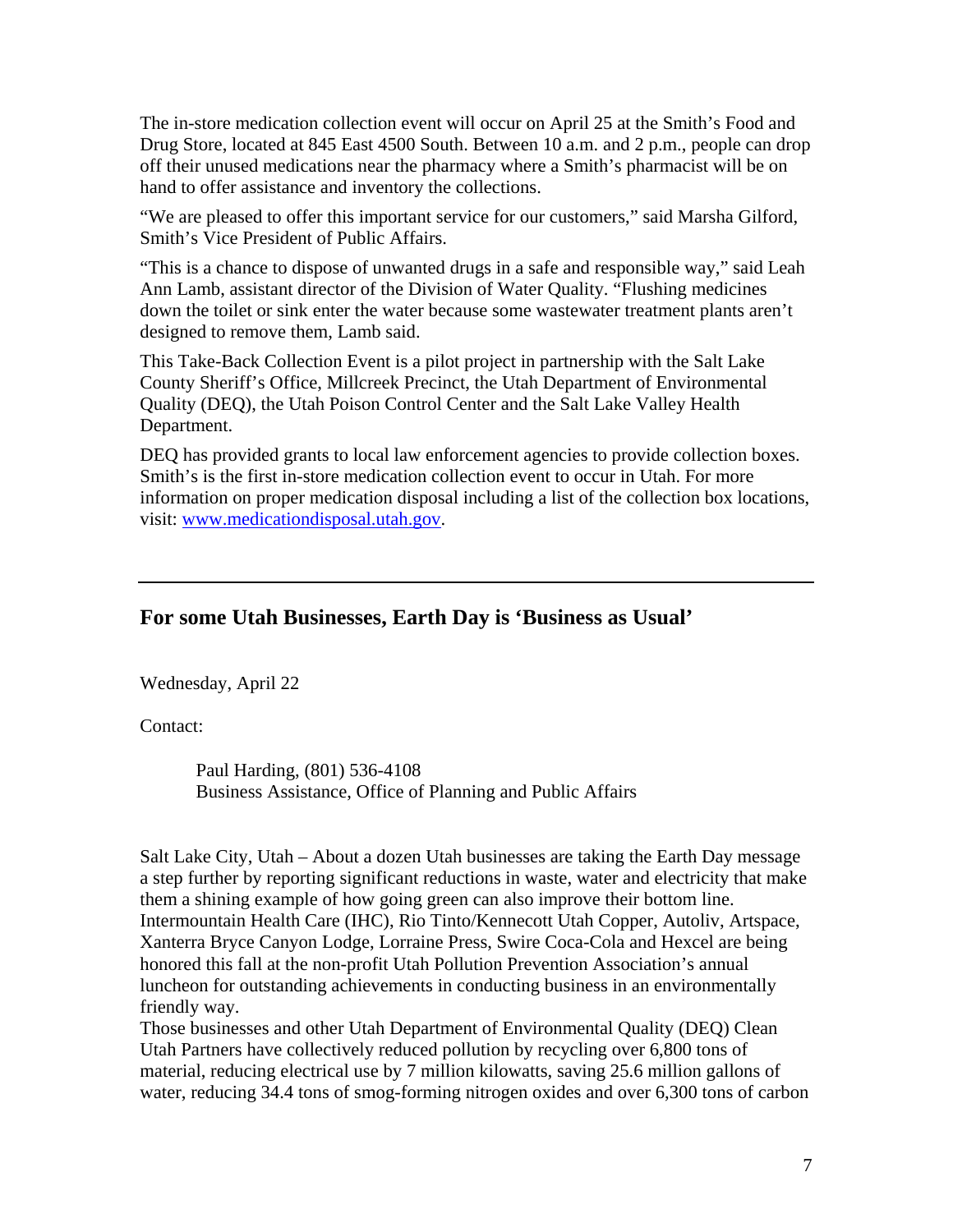dioxide, the primary ingredient in greenhouse gas emissions – enough to keep more than 1,000 vehicles off the road each year.

"These businesses go beyond the regulatory requirements and serve as a model for all of us," said Bill Sinclair, acting executive director of DEQ. The 2009 Pollution Prevention Association's Outstanding Award Winners are:

IHC for developing multiple programs to reduce electricity, natural gas, water and solid waste.

Rio Tinto/Kennecott Utah Copper for instituting a new pilot project, that is now a formal program, that reduces idling time and increases fuel efficiency of its light, medium and heavy duty vehicles at several of Kennecott's plants. Autoliv for partnering with Malt-O-Meal to reuse its vegetable oil to package the

various reactive wastes at its manufacturing facility in Tremonton.

Non-profit Artspace for purchasing the former Utah Barrel and Scrap site and implemented a Voluntary Cleanup Program that removed tons of lead and arsenic contaminated soil to make way for a green-building work space for artists.

Four other businesses are receiving meritorious awards. Xanterra Bryce Canyon Lodge for waste reduction and recycling, including the development of a glass recycling program; Lorraine Press for reducing its solid waste by 50 percent; Swire Coca-Cola for reductions in water (Swire saved 17,000 million gallons of water in 2008), electric use, solid waste through recycling and reducing greenhouse gas emissions through an antiidling policy; and Hexcel for projects that improved energy efficiency.

Many of the award winners are Clean Utah Partners, a DEQ program that provides incentives for businesses going beyond regulatory requirements. Other Clean Utah Partners include Circle Four Farms, Firestone Building Products, Utah Transit Authority and Zion Lodge.

For more information visit: http://www.deq.utah.gov/cleanutah/index.htm.

# **DEQ Scientist Honored for Work in Underground Tanks**

Thursday, April 23, 2009

Contact:

Robin Davis, (801) 5364177 Scientist, Division of Environmental Response and Remediation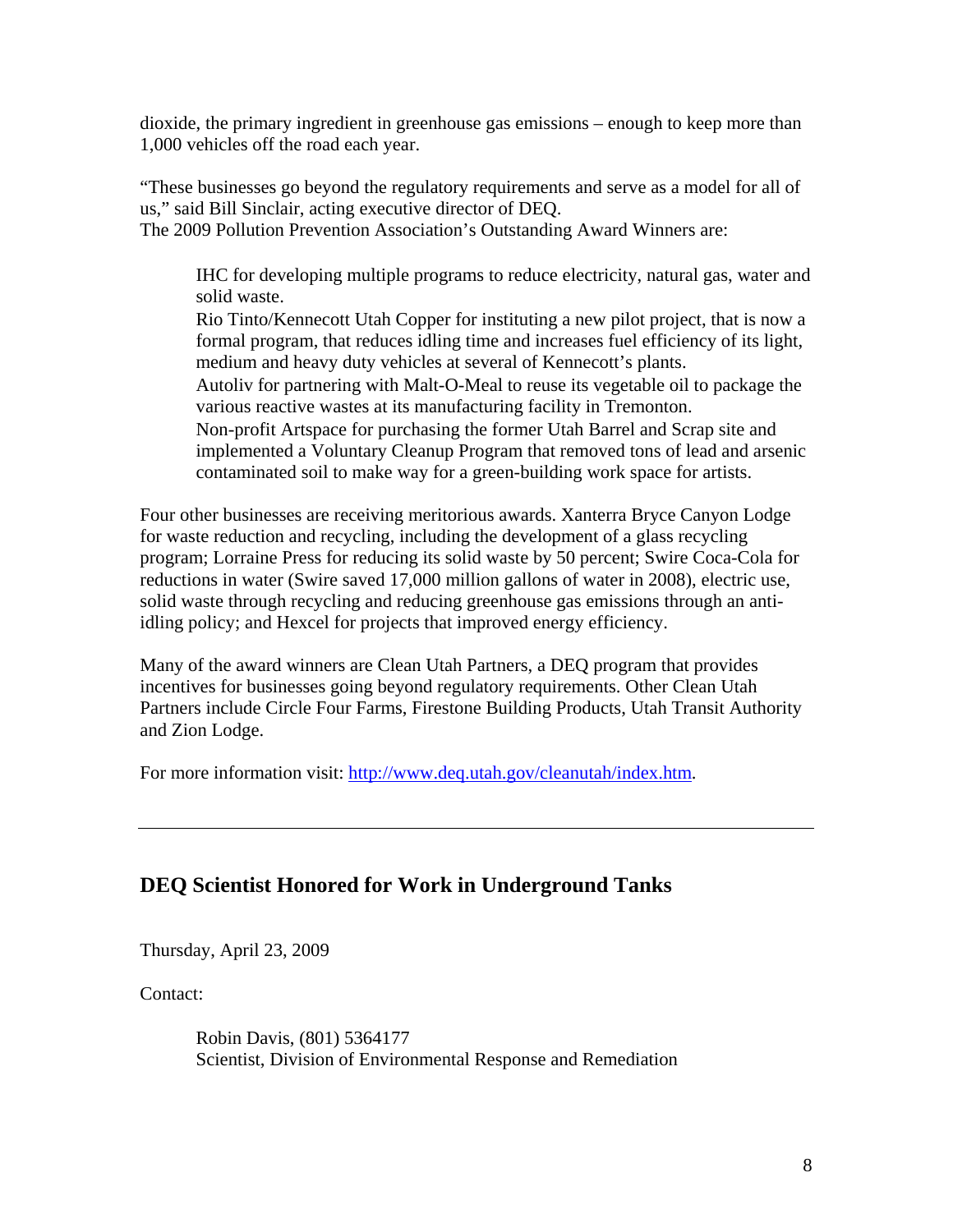Salt Lake City, Utah – Robin V. Davis, scientist for the Division of Environmental Response and Remediation (DERR) recently received the prestigious Environmental Protection Agency's (EPA) Lifetime Achievement Award for work in underground storage tank sites.

Davis has worked as a scientist for DERR since 1990 analyzing the risks associated with Leaking Underground Storage Tank (LUST) sites, evaluating soil vapor data and developing screening criteria for vapors associated with dissolved petroleum hydrocarbons.

"This award was presented to Robin from her friends and colleagues with thanks for her years of dedication and significant contributions to the science of site assessment, risk evaluation and vapor intrusion for LUST sites," said Matt Small, hydrogeologist with EPA Region 9. Davis, who lives in Salt Lake City, was thrilled to be among the recipients who have received the award. "This is such an honor to be recognized nationally for a job I enjoy," said Davis.

Previous award recipients include John Wilson of U.S. EPA Kerr Laboratory and Bruce Bauman of American Petroleum Institute.

# **Utah Communities get Stimulus Money for Drinking Water**

Monday, April 27, 2009

Contacts:

Ken Wilde, (801) 5360048 Assistant Director, Division of Drinking Water Donna Kemp Spangler, (801) 5364484 Public Information Officer

Salt Lake City, Utah – Several Utah communities are moving forward with improvements to their drinking water systems after the Drinking Water Board recently authorized \$32.2 million, including federal stimulus funding, for construction of drinking water projects. These funds will be combined with other sources of revenue to construct \$78.7 million worth of projects. The Board infused the \$18.9 million in stimulus funding with non stimulus money to authorize \$23.4 million in loans and \$8.7 million in grants to help fund much needed drinking water systems.

Needs were much greater, however. The applications the Board received were for projects totaling \$426 million. A priority was given to communities faced with public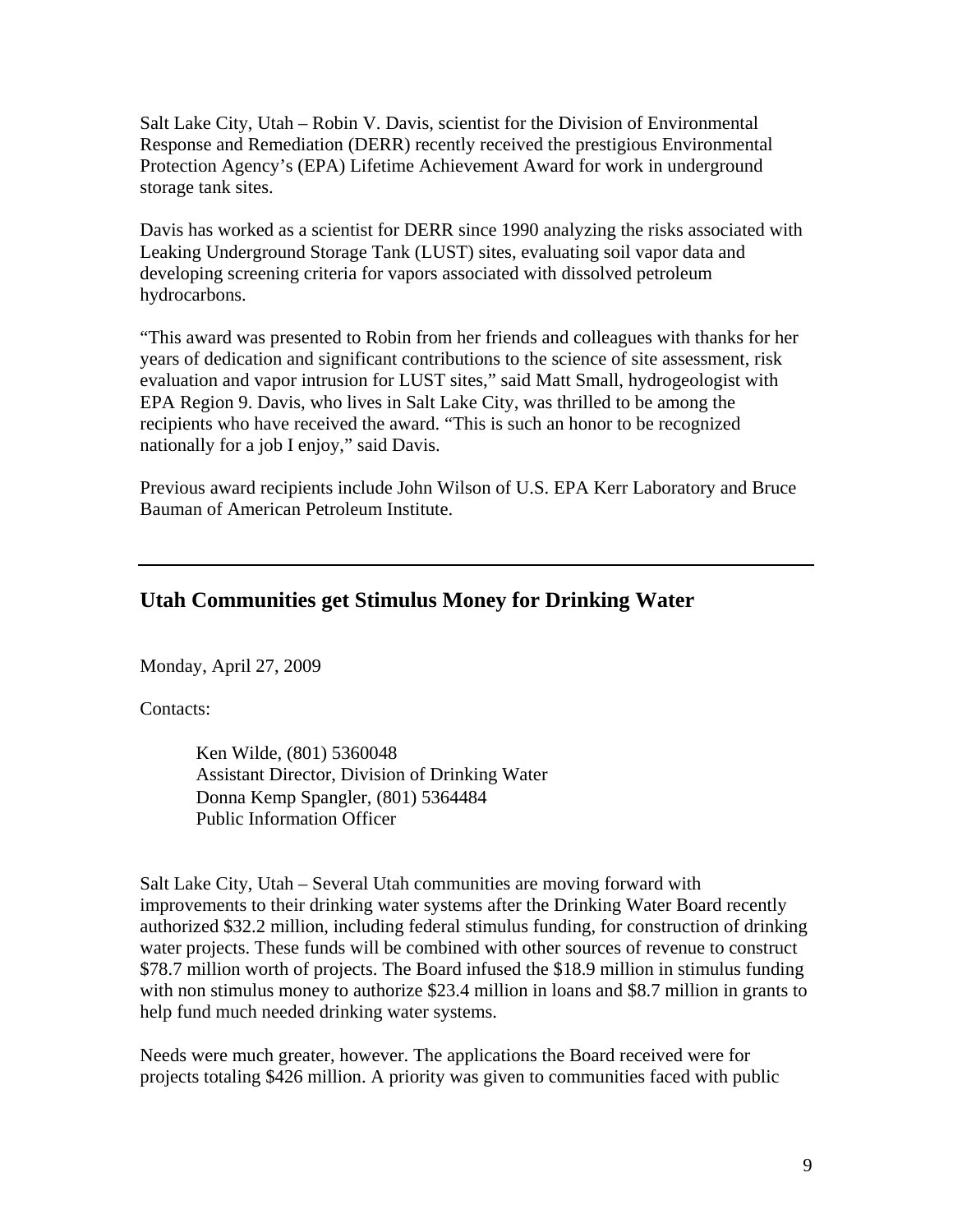health risks or those not complying with the Safe Drinking Water Act and not meeting the current residential needs.

Federal law requires states to provide 50 percent of the stimulus money as grants and to give preference to projects that are ready for construction or are defined as "green" by the Environmental Protection Agency.

"The Board used their established procedures to give more grant monies to needy systems using a comparison of the resident's median adjusted gross income as compared with the resident's water bill as a means to identify needy systems," said Ken Bousfield, director of the Division of Drinking Water. "The Board used this system to identify disadvantaged communities when taking into account the allocation of grants."

The following projects the Board gave priority are:

Austin, \$454,000 grant for storage, waterline and backup well;

Blanding, \$358,000 grant for a 3 million gallon microfiltration treatment and raw water pipeline;

Cannonville, \$333,333 grant for storage tank repair and waterline upgrades; Central Utah Water Conservancy District, Ashley Valley, \$4 million loan for water treatment plant capacity expansion;

Corinne, \$2.6 million loan and \$1 million grant, for water storage tank and pipelines;

Daniel, \$1 million loan and \$1 million grant, for a new well, pump station, storage and pipelines;

·Dixie Deer Special Service District, \$498,000 loan and \$1.37 million grant, for a new well and waterline;

Duchesne, \$824,000 loan for waterline upgrades;

Jordan Valley Water Conservancy District, \$3 million loan for distribution system repairs;

Logan Turbne, \$1 million loan and \$400,000 grant for microturbine generator; Manila, \$556,000 grant for waterline upgrades, new tank and meters;

Mountain Regional Special Service District, \$500,000 loan and \$1.5 million grant for pretreatment;

Park City, \$2.5 million loan for raw water supply pipeline;

Price, \$1.9 million loan for pipeline replacement;

Salt Lake City, \$1.5 million loan and \$153,600 grant for microturbine generator and replace valves;

Ticaboo Special Service District, \$502,500 grant for new well, meters and pipelines; and

Washington Co. WCD – Quail Creek, \$4 million loan and \$1 million grant for a 20 million gallon storage tank.

Some additional projects that could receive stimulus money will be considered when the Board meets on June 4.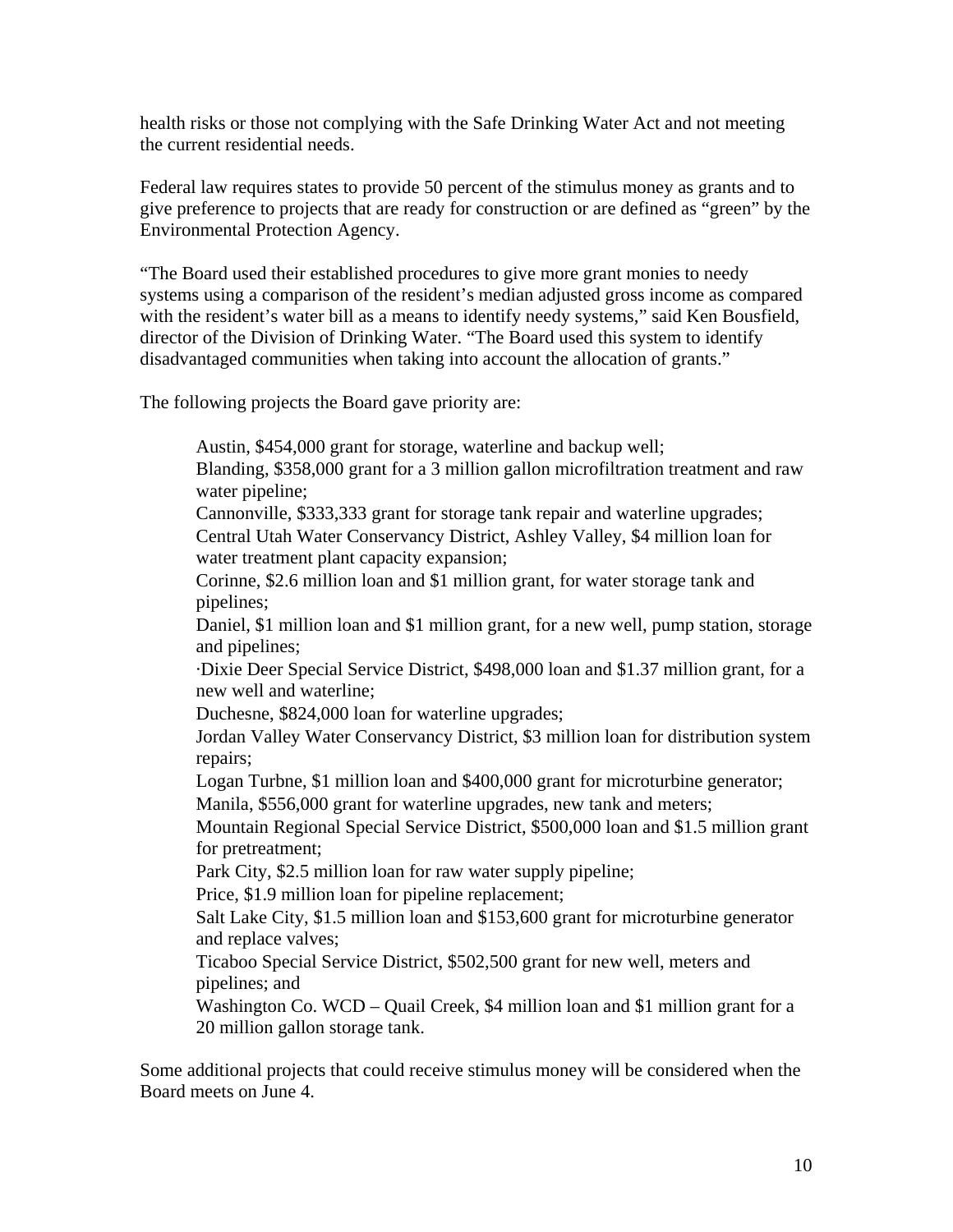#### **Summer Signals Start of Ozone Alerts**

May 20, 2009

Contacts:

Bo Call, (801) 8870762 Manager, Air Monitoring Center Donna Kemp Spangler, (801) 5364484 Public Information Officer

Salt Lake City, Utah – With temperatures heating up, the Utah Division of Air Quality's (DAQ) "Choose Clean Air Red Light Green Light" program is now focusing on alerting people of summer smog. DAQ is tracking ozone levels, which is emitted mainly from vehicle emissions and industrial sources. Ozone pollution becomes more troublesome on hot summer days and can make it difficult for people to breathe.

"Summer is a great time to be outdoors," said Cheryl Heying, director of DAQ. "Smoggy conditions, however, can make it unpleasant and even unhealthy at times. That's why the Choose Clean Air program is crucial to inform residents when the air is unhealthy and help them make choices to prevent the pollution from getting worse."

Last year, the federal Environmental Protection Agency tightened the ozone standard, reducing the allowable amount of ozone from 80 parts per billion to 75. "This makes it even more crucial for people to check conditions because we may be asking people to limit their vehicle use even more this summer, depending on weather conditions," said Bo Call, manager of the Air Monitoring Center. Call replaced longtime manager Bob Dalley who retired early this year. Just click on www.airquality.utah.gov to find a color coded three day forecast for Salt Lake, Davis, Cache, Weber and Utah counties. "Green" means air quality is good and people are encouraged to make clean air choices to help keep air pollution levels low. "Yellow" means the pollution is building and people are encouraged to take proactive steps by voluntarily carpooling, consolidating vehicle trips, and avoiding idling or mowing the lawn in the middle of the day. "Red" means pollution levels are critically high, and residents should avoid using gasoline and diesel powered engines.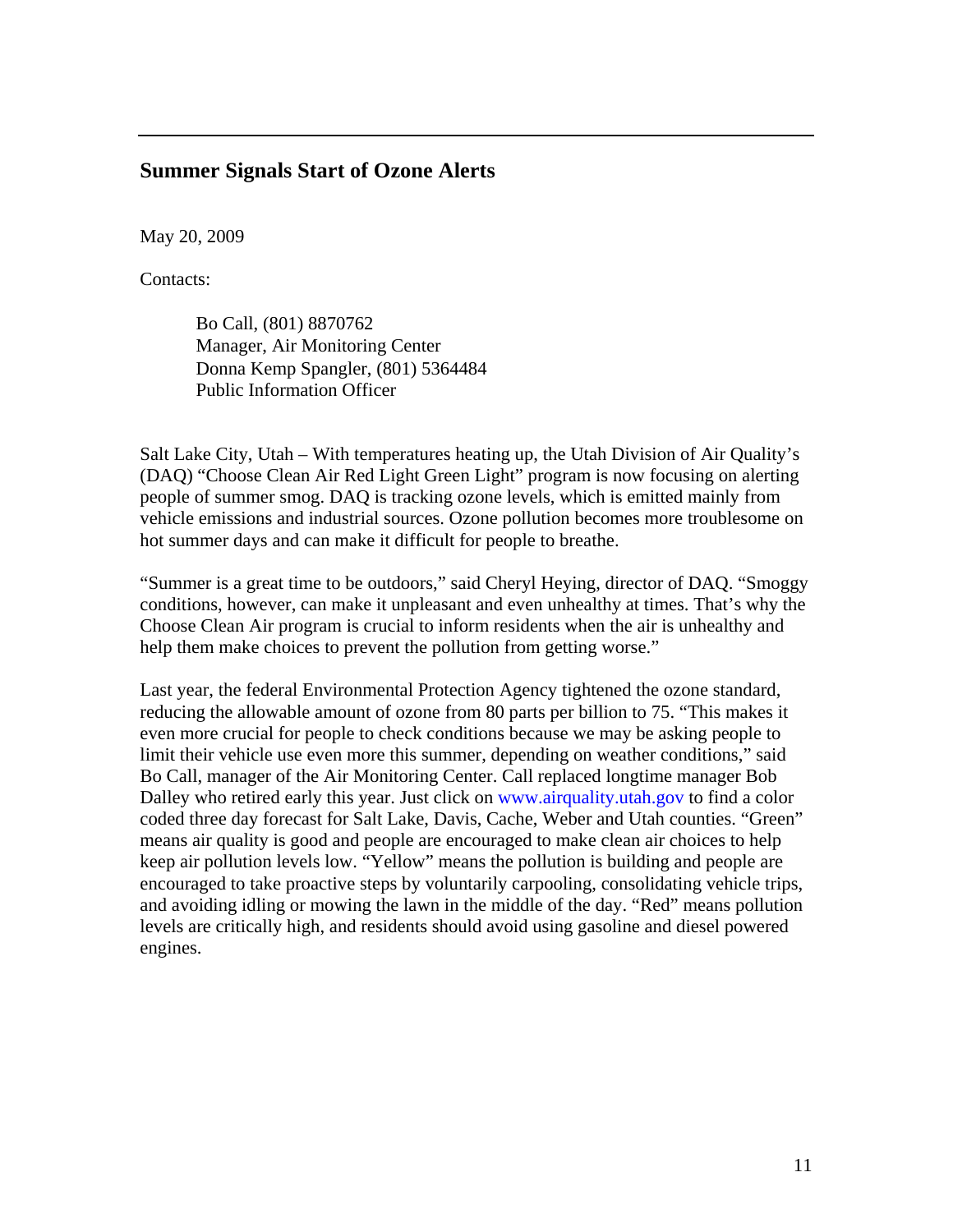# **Governor Appoints Department of Environmental Quality Director**

May 19, 2009

Contact:

Lisa Roskelley Governor's Spokeswoman Office (801) 538-1503, Cell (801) 560-0137

Salt Lake City – Governor Jon Huntsman has appointed Amanda Smith as the Executive Director of the Department of Environmental Quality. The position has been unfilled since Rick Sprott retired from the position in December. There was a national search conducted for the new director and Governor Huntsman selected Smith last week, advising the Senate of the appointment. Smith currently serves as Legislative Affairs Director for Governor Huntsman.

"This department is critical to maintaining our State's quality of life," Governor Huntsman said. "Amanda has been a dedicated public servant, focused on maintaining and improving the only true legacy we have – our land, air and water. I am grateful to her willingness to serve in this important capacity."

Smith received her bachelors degree from the University of Utah and earned her juris doctorate from Gonzaga University School of Law. She previously worked as the government relations director for The Nature Conservancy. In her role in the Governor's office, she has worked on critical issues like energy development, rural affairs, water and public lands. "I am honored that the Governor has the confidence in me to lead our State's efforts in protecting our environment," Smith said. "I look forward to working with the strong team of experts at the Department of Environmental Quality."

Smith's appointment is subject to Senate confirmation.

# **Energy Conservation Can Help Keep Costs Down**

June 10, 2009

Contact:

Donna Kemp Spangler, (801) 536-4484 Public Information Officer, DEQ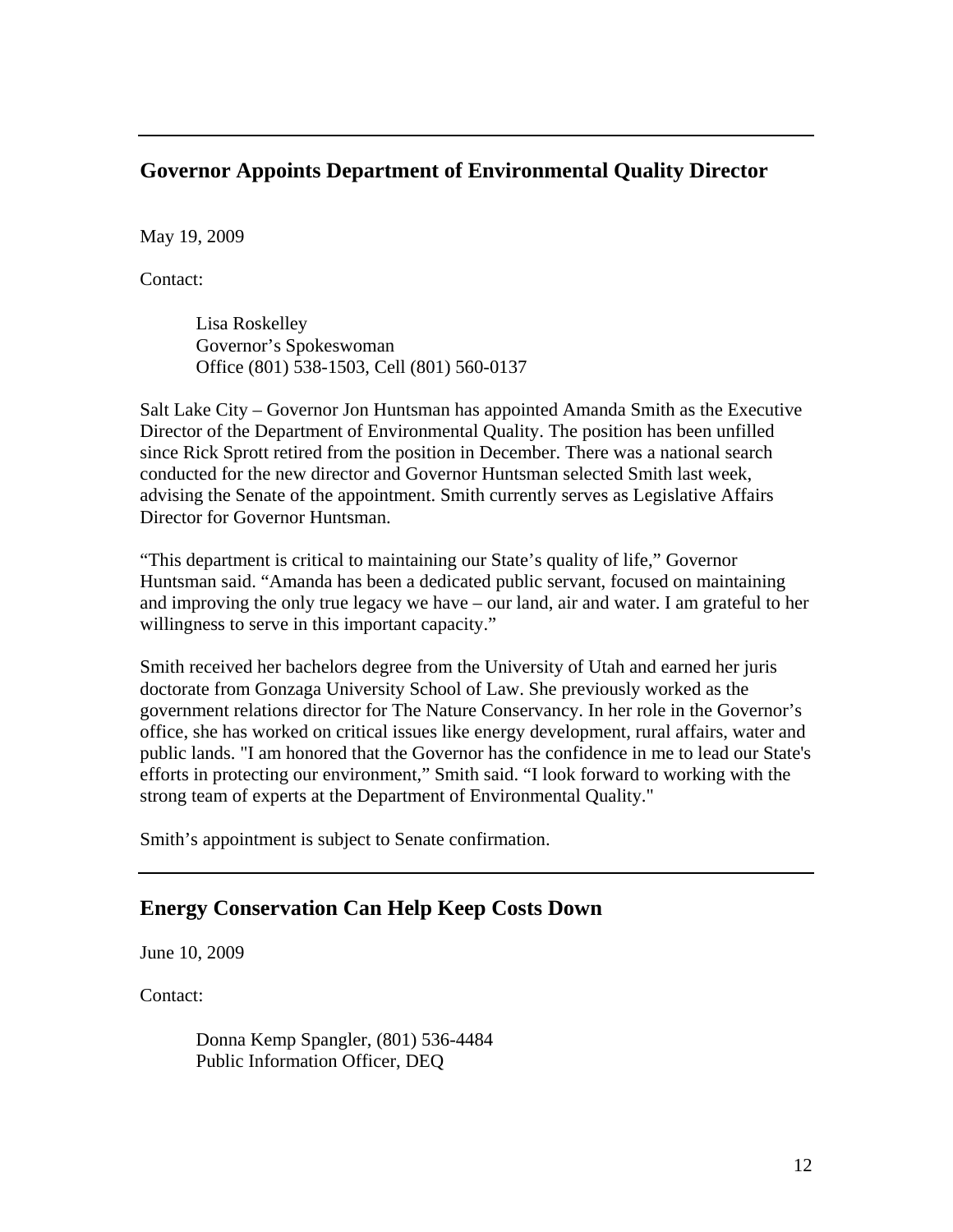Salt Lake City, Utah – The Utah Department of Environmental Quality (DEQ), in partnership with Utah's electric utilities, has begun its summer energy conservation initiative aimed at promoting efficient use of electricity during the summer peak season. At the heart of the campaign is the PowerForward alert system. This color-coded system notifies people along the Wasatch Front and Dixie region when additional conservation measures are needed. "Green" means normal, common-sense conservation should be practiced, such as turning off lights and TVs when you leave a room or running your dishwasher or washing machines only when fully loaded. "Yellow" means extra conservation measures are urged, such as reducing electrical use as much as possible during peak hours from noon to 8 p.m. "Red" means conservation is critical to reducing electric usage to avoid involuntary outages.

"The PowerForward campaign empowers consumers with common sense, cost saving actions they can take to conserve electricity during peak times when electrical power is the most expensive to produce or purchase," said Amanda Smith, acting executive director of DEQ.

For more information on ways to conserve electricity and to sign-up for PowerForward conservation alerts, visit www.powerforward.utah.gov.

# **WQ Board Allocates \$4 Million in Stimulus for Nine Water Projects**

Salt Lake City, Utah – Water quality improvements to popular waterways in the state will move forward as part of \$4 million made available through the American Recovery and Reinvestment Act (ARRA).

The Water Quality Board on Wednesday authorized funding for nine "green" projects that met the criteria for federal stimulus funding. The Board received applications for 87 projects totaling \$102 million. Priorities were given to projects that improved energy efficiency, reduced pollution to the waters of the state and assisted with public outreach and water quality education.

"There were so many great projects it was difficult to prioritize them, but in the end much needed waterways will be improved as a result of the funding," said Walt Baker, director of the Division of Water Quality.

The following projects the Board funded are:

Ogden River, \$1 million to restore the river's channel as part of a major redevelopment.

Cutler Reservoir, \$500,000 to reduce the phosphorus in Logan's wastewater lagoons by harvesting the algae to convert into biofuels that would power the city's garbage trucks.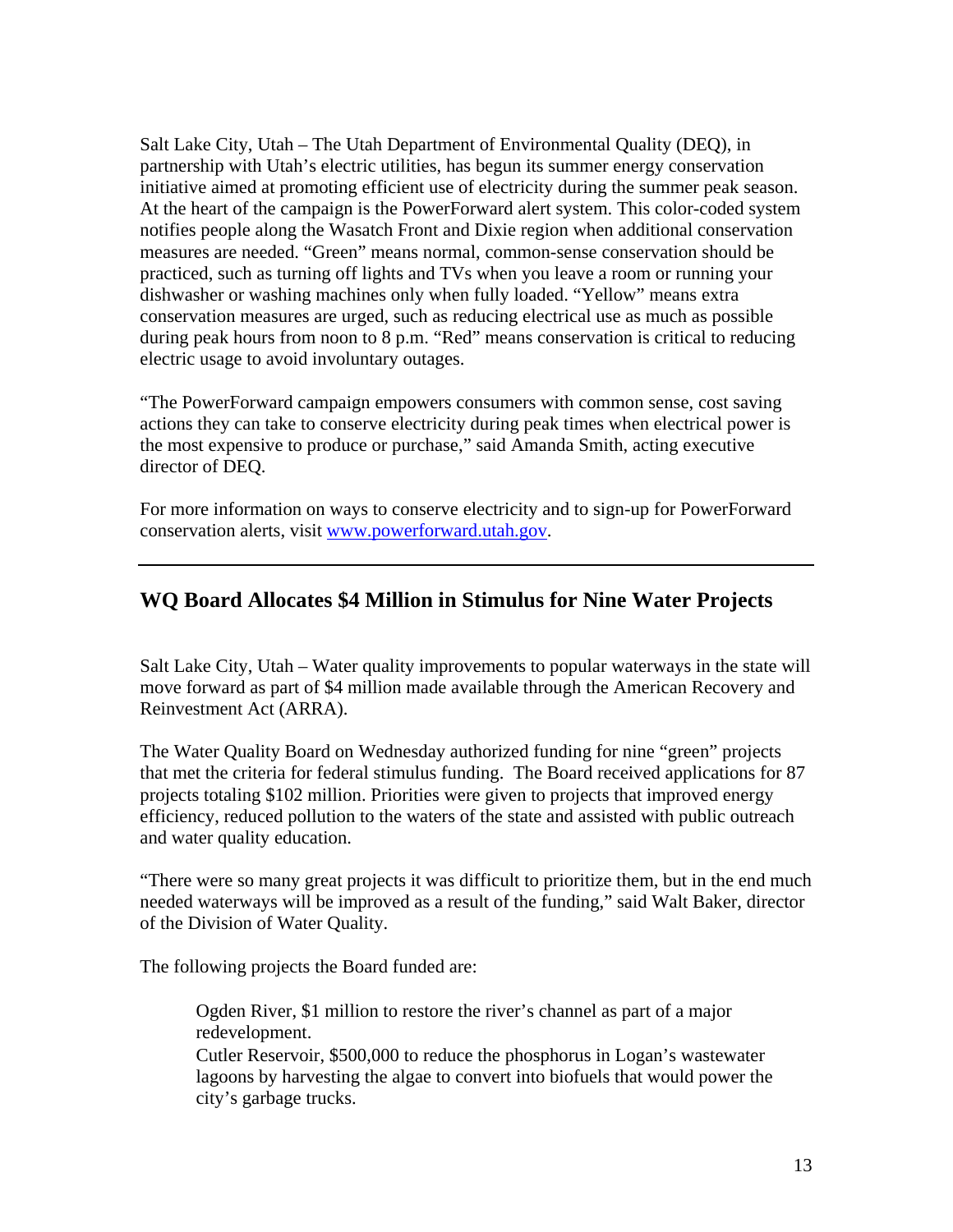Sevier River, \$206,000 for stream restoration to remove phosphorus. Utah Lake, \$251,600 to remove 1.2 million pounds of carp using commercial seines. Jordan River, \$577,500 and \$484,200 to remove sediment and restore the stream channel. Another \$150,000 will be used to help build a storm water biofilter to treat runoff from a new "green" education building before it enters the Jordan River Strawberry Reservoir, \$520,788 to restore the stream and remove phosphorus.

East Canyon, \$300,000 to remove sediment and phosphorus.

The Board in April awarded \$40 million in ARRA funds for much needed wastewater project improvements. Summaries of the projects are contained in the Water Quality Board Packet at:

http://www.waterquality.utah.gov/WOBoard/2009\_06-24\_WOB\_Packet.pdf.

#### **Drop Off Unused Medications During the U's Health Fair**

June 25, 2009

Contact:

Leah Ann Lamb, (801) 538-6057 Assistant Director of Water Quality

Salt Lake City, Utah – Utah families will have an opportunity to drop off their unused prescription and over-the-counter drugs during the Be Well Utah health fair on Saturday, September 12 at the University of Utah campus from 10 a.m. to 4:30 p.m.

Officers from the Salt Lake City Police Department will be present to collect unused medications at the "Using Medications Safely" booth, Tent #15, located outdoors on the lawns immediately north of the Jon M. Huntsman Event Center (basketball arena).

Pharmacists and nurses from University Hospital will also be present to answer questions about medications.

"Free medication disposal is one of the many activities being offered during Be Well Utah, the largest, free health fair in the state aimed at encouraging families to make healthy choices," said Mary Talboys, LCSW, chair of Be Well Utah and service director for the University's Neuropsychiatric Institute.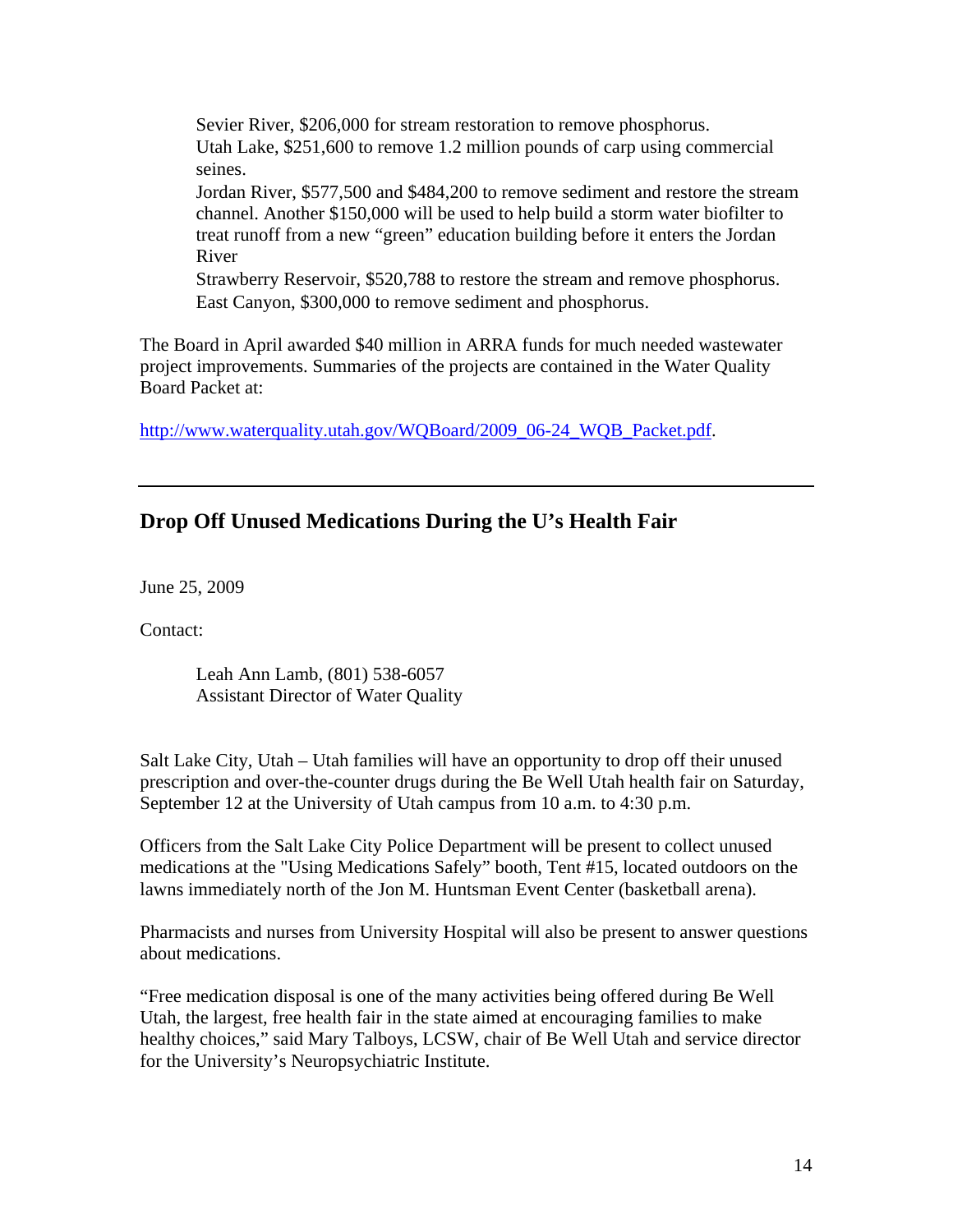"Proper drug disposal is so important for the environment and for our health and safety," said Leah Ann Lamb, assistant director of the Division of Water Quality. "Flushing medicines down the toilet or sink enter the water because some wastewater treatment plants aren't designed to remove them. And, medications could be stolen if they are thrown away in the garbage," she added.

Be Well Utah: A Family Health Week, September 8-12, 2009 is presented by University of Health Care and Regence BlueCross BlueShield of Utah. Events are located at various University of Utah Health Care locations, culminating with the fair on Saturday, Sept. 12 at the University of Utah campus. All activities are free. For a complete list of Be Well Utah events, visit www.healthcare.utah.edu/bewellutah.

The Department of Environmental Quality has provided grants to local law enforcement agencies to provide collection boxes. For more information on proper medication disposal, including a list of the collection box locations, visit: www.medicationdisposal.utah.gov.

# **Utah Students Encouraged to Enter National Radon Poster Contest**

September 2, 2009

Contact:

Christine Keyser (801) 536-0091 Information Specialist

Salt Lake City, Utah  $-$  It's that time of year again when students statewide have an opportunity to be creative when it comes to spotlighting the dangers of indoor radon by entering the National Radon Poster Contest. The national winner, a parent and a teacher (or sponsoring organization's representative) win an all-expenses paid trip to our nation's capital. Utah contest winners will be entered in the national contest and will receive a cash award for their artwork.

The contest is sponsored by the National Safety Council, in partnership with the U.S. Environmental Protection Agency, and administered in Utah by the Department of Environmental Quality. To be eligible, children, ages 9 to14, must be enrolled in a public, private, territorial, tribal, Department of Defense, or home school—or belong to a sponsoring club or organization such as scouting, art, computer, 4-H, or science club. There is no entry fee, and only one entry per student is allowed. The entry deadline is October 15, 2009**.** Contest guidelines, criteria, and submission forms are available at: www.nsc.org/issues/radon.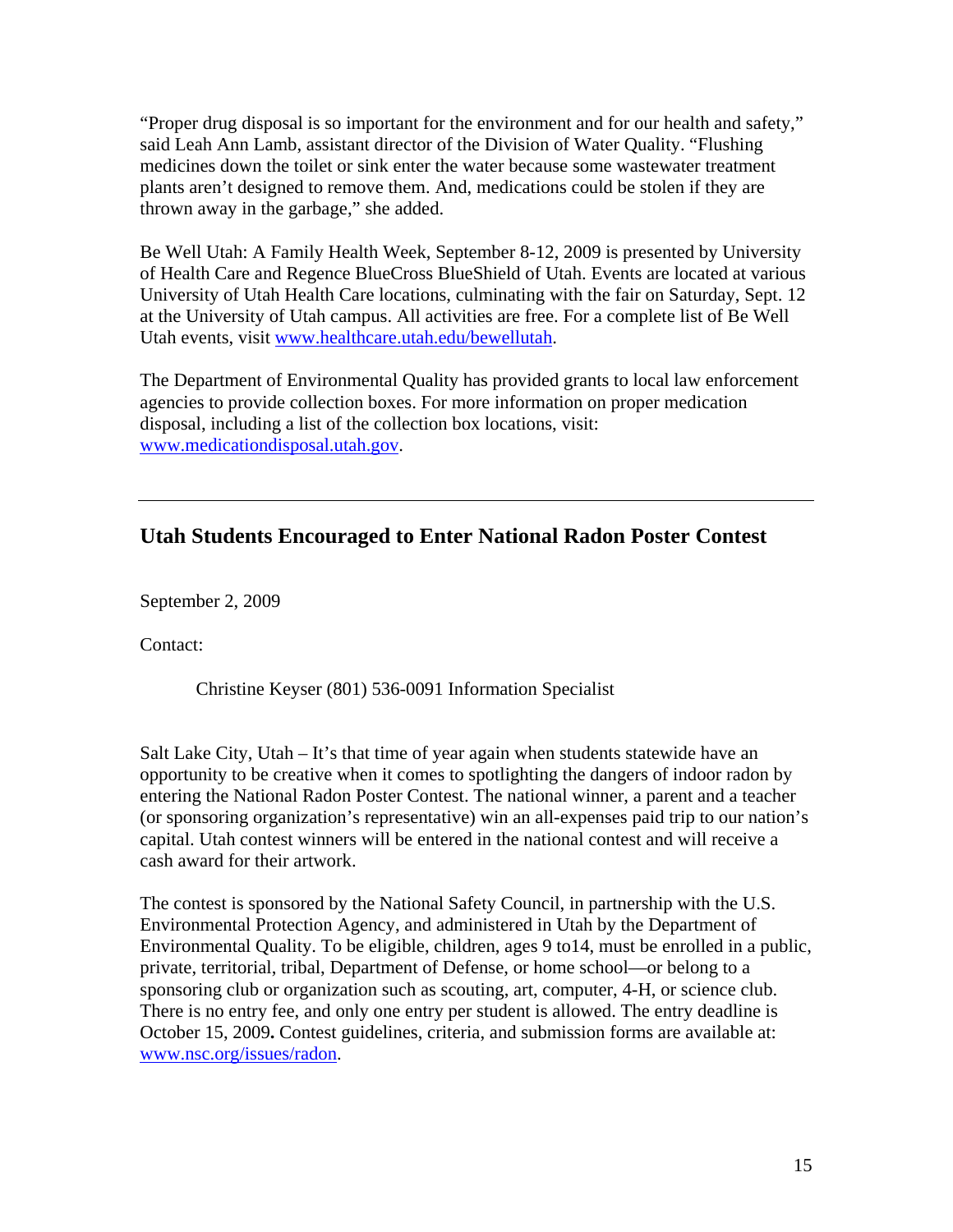The contest is designed to raise awareness for radon testing. Radon is a colorless, odorless and tasteless gas that is the second leading cause of lung cancer in the United States. This radioactive element moves through the ground to the surface, and can easily enter homes, schools and buildings. There is no way to detect the amount of radon present unless it is tested.

The state's first-place contest winner will receive \$300, with \$400 awarded to his or her school or organization. Second- and third-place winners will be awarded \$200 and \$100, respectively.

Last year's state winners were Emma Sorensen, 1st Place, from Centennial Middle School; Taite Haynes, 2nd Place, from Centennial Middle School; and Courtney Morgan, 3rd Place, from South Jordan Middle School.

For more information about radon, please visit www.radon.utah.gov or call 800-458-0145.

#### **Groups Recognized for Pollution Prevention**

Thursday, September 17, 2009

Contact:

Paul Harding, (801) 536-4108 Business Assistance, Office of Planning and Public Affairs

Salt Lake City, Utah – Intermountain Health Care, Rio Tinto/Kennecott Utah Copper, Autoliv, and Artspace will be honored for outstanding efforts to reduce pollution at the Utah Pollution Prevention Association's annual awards luncheon held Tuesday, September 22.

The ceremony, hosted at Intermountain Health Care, Auditorium West, 5121 S. Cottonwood St. Murray, begins at 10:30 a.m. with award recipients giving a brief presentation about their pollution efforts.

The 2009 Outstanding Award Winners are recognized for the following:

IHC for developing multiple programs to reduce electricity, natural gas, water and solid waste.

Rio Tinto/Kennecott Utah Copper for instituting a pilot project, which is now a formal program that reduces idling time and increases fuel efficiency of its light, medium and heavy duty vehicles at several of Kennecott's plants.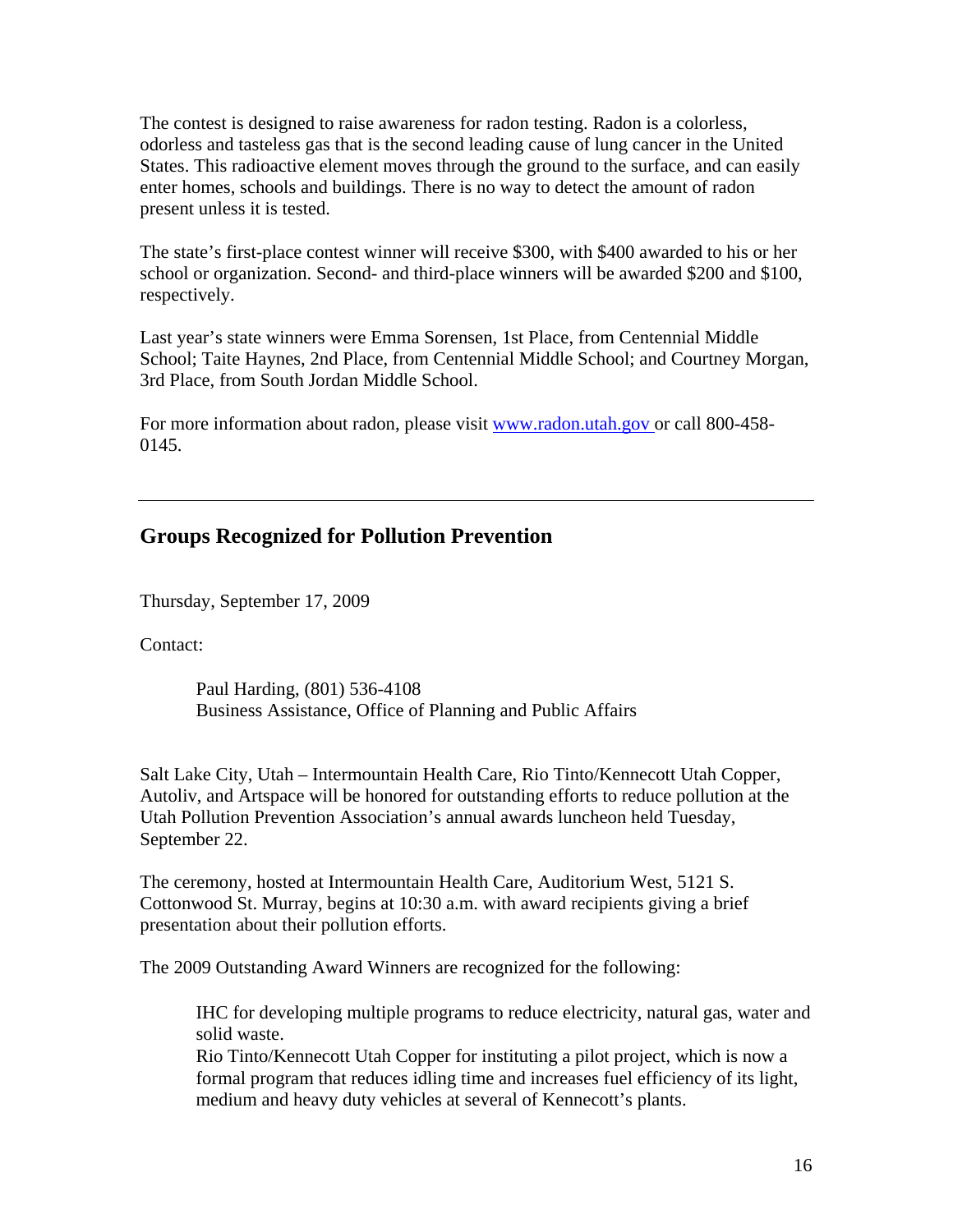Autoliv for partnering with Malt-O-Meal to reuse its vegetable oil to package the various reactive wastes at its manufacturing facility in Tremonton. Nonprofit Artspace for purchasing the former Utah Barrel and Scrap site and implemented a Voluntary Cleanup Program that removed tons of lead and arsenic contaminated soil to make way for a green-building work space for artists.

Four other businesses will receive meritorious awards. Xanterra Bryce Canyon Lodge for waste reduction and recycling, including the development of a glass recycling program; Lorraine Press for reducing its solid waste by 50 percent; Swire Coca-Cola for reductions in water (Swire saved 17,000 million gallons of water in 2008), electric use, solid waste through recycling and reducing greenhouse gas emissions through an anti-idling policy and Hexel for projects that improved energy efficiency.

The Utah Pollution Prevention Association, a nonprofit organization made up of Utah businesses and institutions dedicated to reducing pollution through practical, cost-saving methods, each year recognizes the achievements of businesses that make outstanding efforts to reduce risk to the environment and public health.

#### **Environmental Response Director Named Deputy Director of DEQ**

Monday, October 26, 2009

Contacts:

Brad Johnson, (801) 536-4170 Director, Division of Environmental Response and Remediation Donna Kemp Spangler, (801) 536-4484 Public Information Officer, DEQ

Salt Lake City, Utah – Amanda Smith, executive director of the Department of Environmental Quality (DEQ) announced today that Brad Johnson, the Director of the Division of Environmental Response and Remediation (DERR), will be the deputy director, replacing Bill Sinclair, who plans to retire on December 11.

"I am confident that Brad's extensive experience with the Department and his strong management style give him the tools to be a very successful Deputy Director," Smith said. He was chosen after an extensive search from a field of qualified applicants. Johnson has been with DEQ for 26 years. He began his career in the Division of Solid and Hazardous Waste before moving to DERR, where he has served as director for the past six years.

Johnson said he welcomes the change.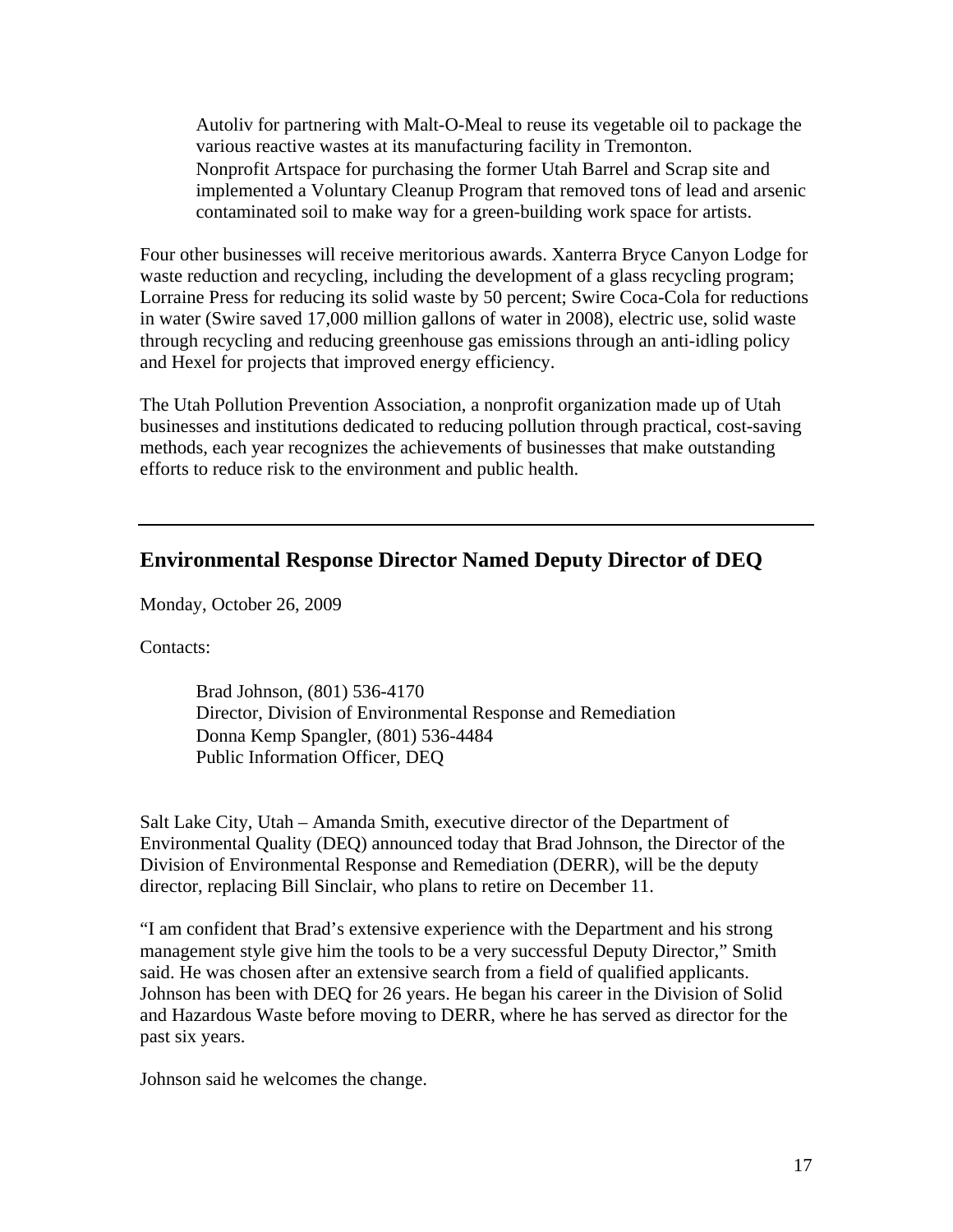"I'm very excited about this," he said. "I look forward to continuing to work with stakeholders, legislators, and the public on DEQ issues in my position as Deputy Director," Johnson said.

Johnson will assume his Deputy Director duties on November 9 where he will work alongside Sinclair for the weeks preceding Bill's retirement.

Johnson, 54, lives in Kaysville with his wife, Annette and four children, ages 14 to 19. He received a Bachelor of Arts degree and Master's of Science in Geology from Brigham Young University in 1981 and 1983.

#### **Choose Clean Air Switches to Winter Pollution Alerts**

October 29, 2009

Contact:

Donna Kemp Spangler, (801) 536-4484 Public Information Officer Bo Call, (801) 887-0762 Manager, Air Monitoring Center

Salt Lake City, Utah – The arrival of winter weather is a reminder that the Utah Division of Air Quality (DAQ) is switching on its 'Red Light Green Light' program to alert people of winter air pollution conditions.

This is the time of year when DAQ's three-day forecasts track the hard-to-see particles caused primarily by vehicle emissions, wood burning stoves and fireplaces that can shroud the valley in pollution-trapping inversions. On Nov. 1, the wood-burning restrictions go into effect.

"It's crucial for everyone to heed pollution alerts now that the state is in the midst of drafting a plan to meet tougher federal pollution standards," said Cheryl Heying, director of DAQ. "When the air quality is unhealthy we need to drive smarter, and limit, or prohibit firing up wood-burning stoves."

DAQ monitors air pollution hourly and provides a three-day forecast on its Web site: http://www.airquality.utah.gov/. Under "green" conditions, wood burning is allowed. When pollution builds, "yellow" signals for voluntary no wood burning and efforts to limit driving. When pollution levels approach unhealthy, a "red" mandatory no burning is used and the elderly, children or anyone with respiratory problems are advised to stay indoors.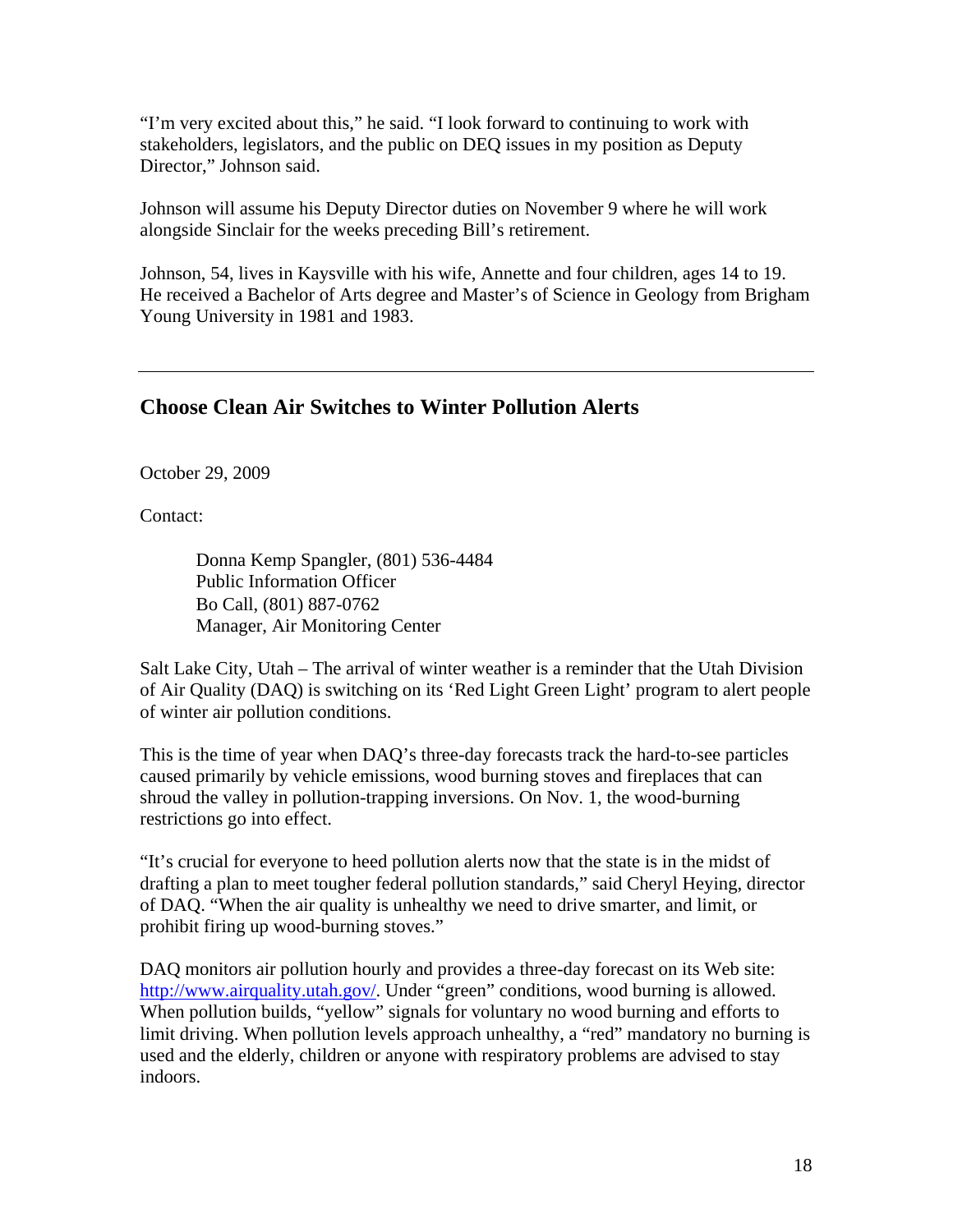"Obviously some inversions are difficult to avoid because of meteorological conditions," said Bo Call, manager of the Air Monitoring Center. "But if we all work together and reduce air pollution emissions we could prevent the pollution from getting worse." Winter air pollution can pose serious health problems when fine particles become lodged in lung tissue, decreasing lung function, increasing susceptibility to respiratory infections and aggravating breathing problems like asthma and chronic bronchitis. Children and older adults and those with existing heart and lung conditions are most sensitive to particulate air pollution. For more information on winter pollution and tips, visit Choose Clean Air at http://www.cleanair.utah.gov/.

# **Three State Radon Poster Contest Winners Announced**

November 10, 2009

Contact:

Christine Keyser, (801) 536-0091

(Salt Lake City, Utah) – The Utah Department of Environmental Quality, Division of Radiation Control today announced three state winners for the 2010 National Radon Poster Contest. Congratulations to first-place winner Emily Pinnock from Olympus Jr. High, second-place winner Anna Pinnock from Cottonwood Elementary, and third-place winner Joshua Basilio from Spring Creek Elementary.

Students (ages  $9 - 14$ ) from eleven different schools throughout the state rose to the challenge by creating 61 posters. Posters illustrated the dangers of radon, where it comes from, how it gets into our homes, and how residents can test their home for this invisible, radioactive gas.

The creative artwork was displayed on the division's website for public voting. Winning posters were selected on content accuracy, visual communication of a specific topic, poster reproducibility (with title/topic on the front) for possible publication, and originality.

The 2009 state winners and the first-place winner's school will receive a cash award. The winning posters will be sent to Washington D. C. to be entered in the National Radon Poster Contest. The national winner, a parent, and teacher will win an all-expense paid trip to Washington, D.C., to participate in an awards ceremony, in January 2010.

"The poster contest is a great way to educate people about the dangers of radon gas, the second leading cause of lung cancer," said John Hultquist, radon program manager with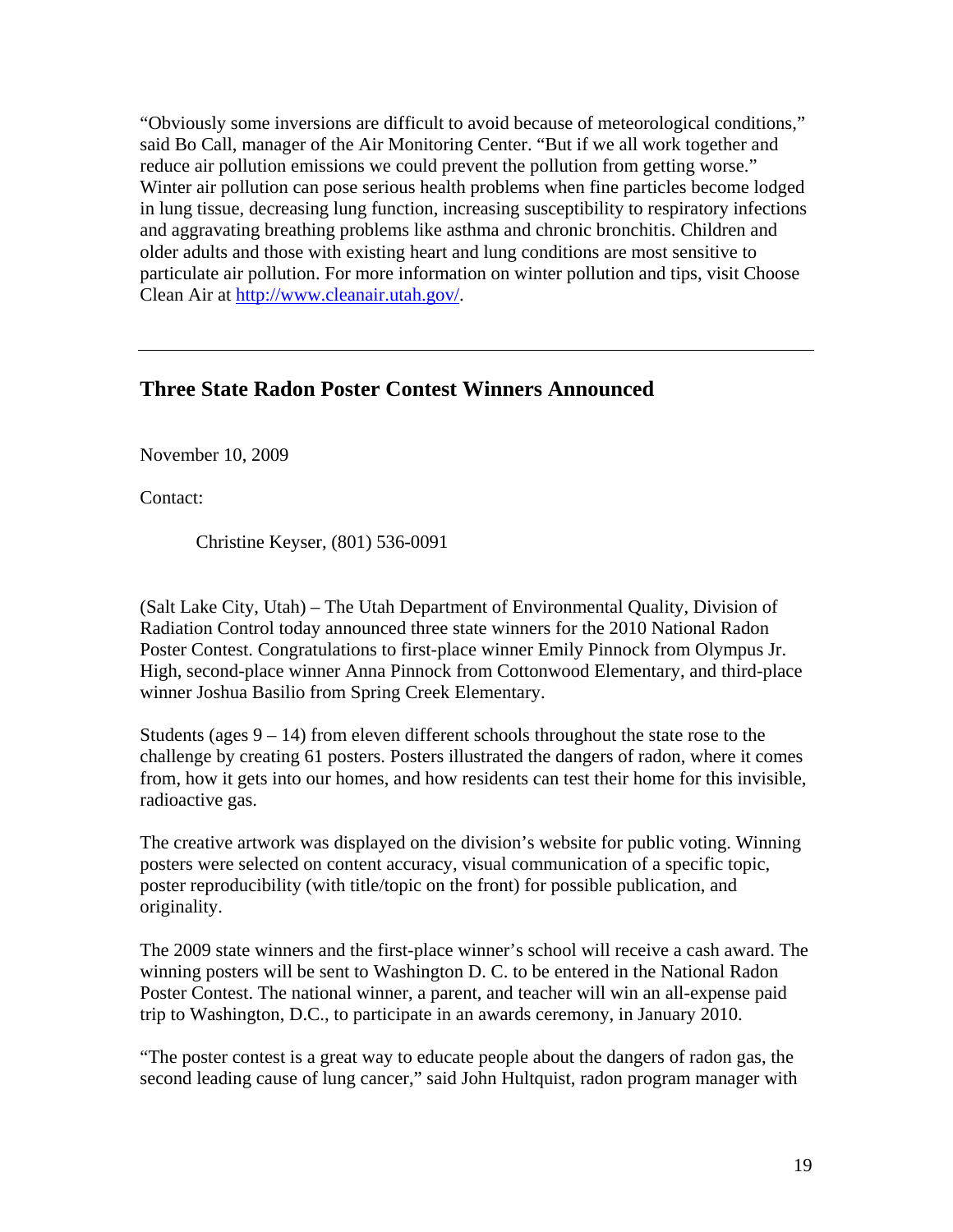the Division of Radiation Control. "Testing for radon in homes and schools is the only way to find out if a radon problem exists."

For more information about radon, please visit: www.radon.utah.gov.

#### **Depleted Uranium Public Comment Period Cancelled**

November 12, 2009

Contact:

John Hultquist, (801) 536-4263 Dane Finerfrock, (801) 536-4250 Utah Division of Radiation Control

(Salt Lake City, Utah) – The Utah Department of Environmental Quality, Division of Radiation Control today announced that the Public comment period regarding the thirtyday public comment period that commenced on October 26, 2009 by publication in the Salt Lake Tribune, the Deseret News, and the Tooele County Transcript-Bulletin has been cancelled due to actions taken by the Radiation Control Board at its Tuesday, November 10, 2009 meeting.

In addition, the two public meetings scheduled for, Wednesday, November 18, 2009, 6 PM, at the Department of Environmental Quality, Room 101, 168 North 1950 West, Salt Lake City, Utah and Thursday, November 19, 2009 6 PM, at the Tooele County Court House, 47 South Main, Tooele, Utah have been cancelled.

# **Water Quality Crews testing Provo River**

Wednesday, Nov. 18, 2009

Contacts:

Benjamin Holcomb, (801) 696-9345 Division of Water Quality Donna Kemp Spangler, (801) 536-4484 Public Information Officer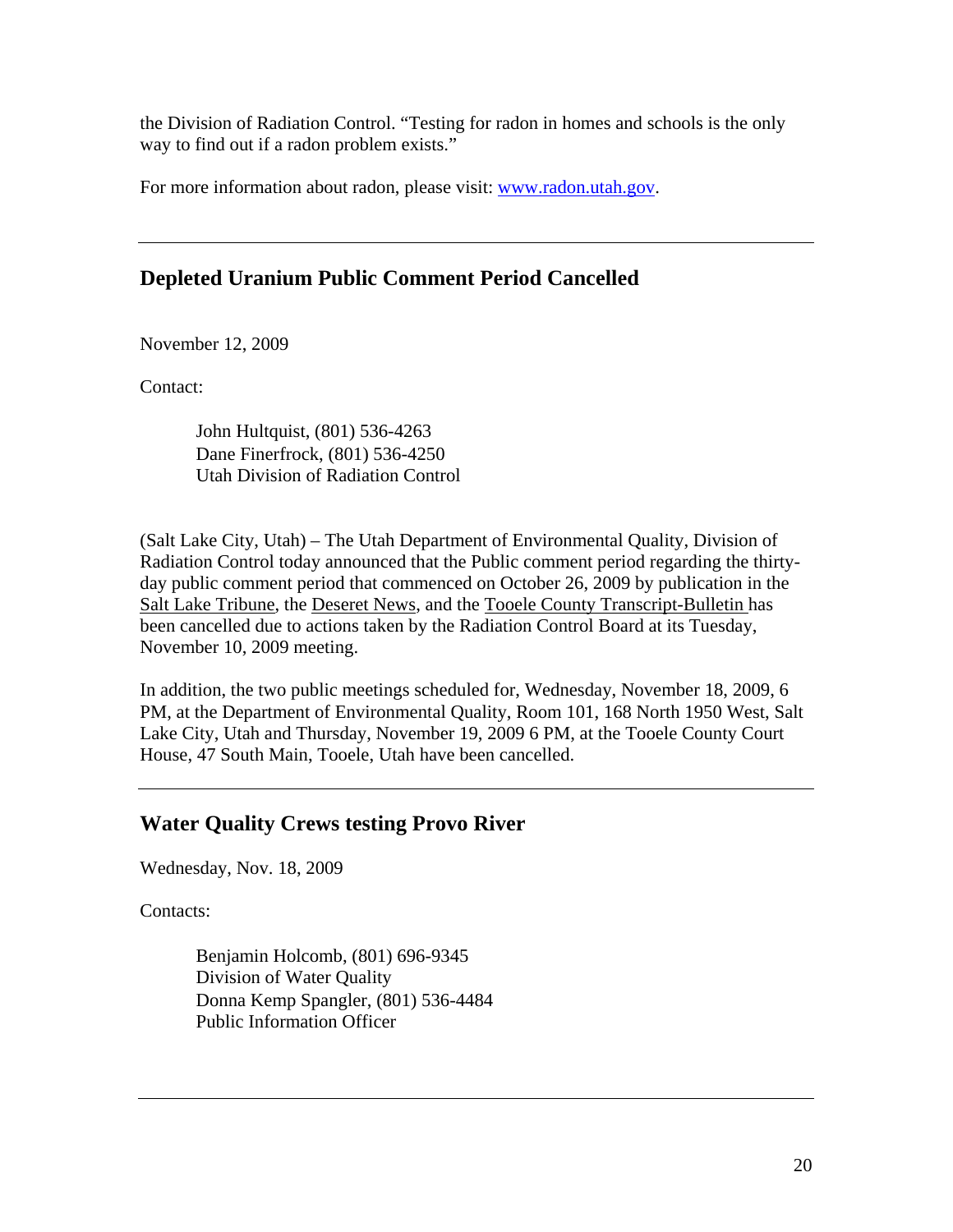| WHO:          | Benjamin Holcomb, Biological Assessment Program Coordinator, 801-<br>696-9345 or Jim Harris, 801-541-3069.                                                                                                                                                                                                                                                                                            |
|---------------|-------------------------------------------------------------------------------------------------------------------------------------------------------------------------------------------------------------------------------------------------------------------------------------------------------------------------------------------------------------------------------------------------------|
| WHAT:         | Division of Water Quality (DWQ) is conducting Water Quality<br>assessments on various streams throughout Utah, including the Provo<br>River on Thursday. Crews will collect fish, bugs and algae along with<br>measuring habitat.                                                                                                                                                                     |
| <b>WHERE:</b> | 800 N. bridge, Provo River. Crews will be parked at North 1050 West,<br>downstream of 800 N. bridge.                                                                                                                                                                                                                                                                                                  |
| <b>WHEN:</b>  | From 9:30 a.m. to 3:30 p.m. on Thursday, Nov. 19.                                                                                                                                                                                                                                                                                                                                                     |
| WHY:          | DWQ assesses surface water quality throughout the state to determine the<br>extent of designated beneficial use attainment under the federal Clean<br>Water Act. Beneficial uses are defined as uses such as recreation, aquatic<br>life, agriculture, etc. The results that DWQ obtains through these<br>assessments guide decisions to determine if a stream is meeting water<br>quality standards. |

#### **New District Engineer for Southwest Utah**

Wednesday, November, 25, 2009

Contacts:

Paul Wright, (435) 680-0163 District Engineer Donna Kemp Spangler, (801) 536-4484 Public Information Officer

The Utah Department of Environmental Quality (DEQ) has hired Paul Wright as the new District Engineer to serve parts of southern Utah. He replaces District Engineer Randy Taylor, who retired earlier this year.

Wright, 42, received his undergraduate degree from Brigham Young University in 1993 and a master's in civil engineering from BYU in 1998. He has worked as a consultant for 19 years at Franson Civil Engineers in American Fork. He begins his duties on Monday, November 30, representing DEQ in helping Washington, Kane, Beaver, and Iron counties with environmental issues.

"I'm excited to be working for DEQ," Wright said. "I have spent my whole career tackling water issues and the fact that I get to be involved in a number of different environmental issues is very appealing."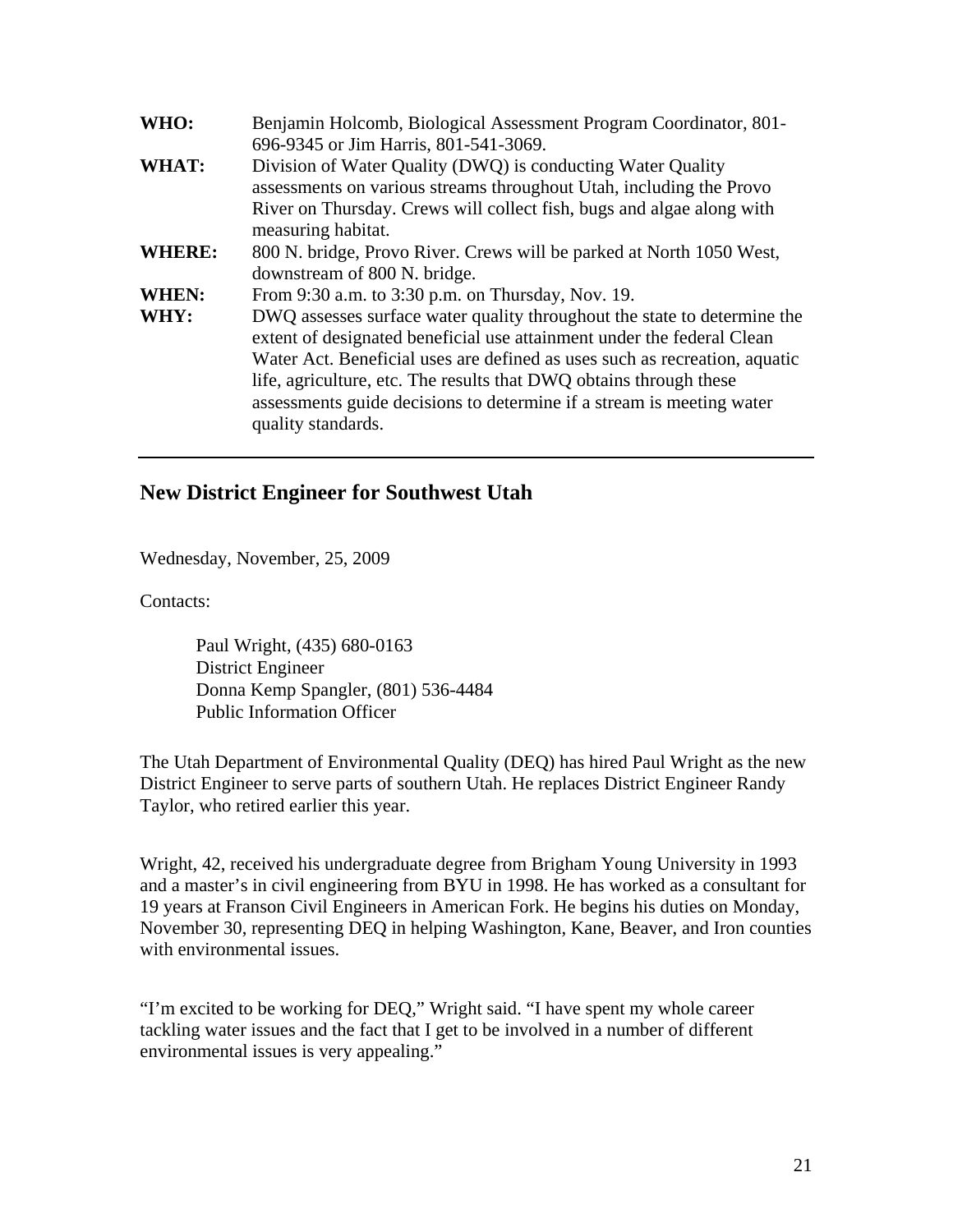Brad Johnson, deputy director of DEQ, is pleased Wright has joined DEQ to serve a fastgrowing region. "Paul comes to us with an excellent background to meet the needs of our stakeholders in southwestern Utah."

Wright plans to move to the St. George area with his wife, Sarah, and their four children.

# **Superfund Manager to Head DEQ's Environmental Response and Remediation**

Tuesday, December 1, 2009

Contacts:

Brent Everett, (801) 536-4171 Acting Director of Division of Environmental Response and Remediation Donna Kemp Spangler, (801) 536-4484 Public Information Officer

Salt Lake City, Utah – Brent Everett, manager overseeing environmental cleanup programs, will become the director of the Division of Environmental Response and Remediation. Everett will replace Brad Johnson who was named deputy director of the Utah Department of Environmental Quality (DEQ).

Executive Director Amanda Smith recently announced his appointment to begin December 15.

Everett, 49, has worked for DEQ for 19 years. He began his career as a project manager in the Superfund program. Most recently he has served as the branch manager overseeing Superfund, Voluntary Cleanup, and Brownfields programs, among other duties. He has a bachelor and Master of Science degrees in Geology from Brigham Young University and an MBA from the University of Utah.

"I look forward to working closely with our stakeholders and division staff to further the good work achieved within the programs of the Divisions," Everett said. "We are pleased Brent accepted the position. He comes to us with lots of experience and expertise," said Smith.

Everett lives in Lehi with his wife, Melissa, and their three children.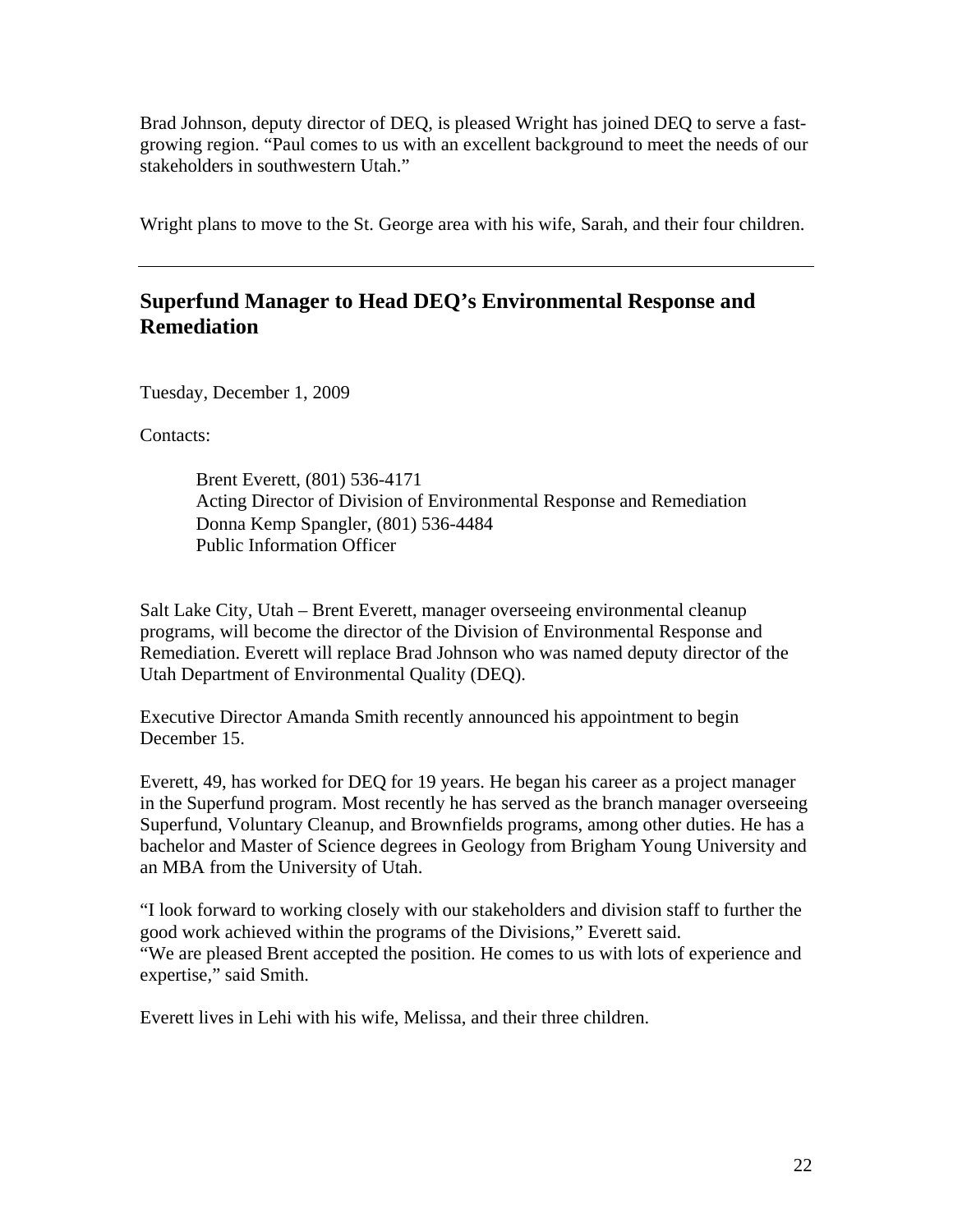#### **EPA Honors Retiring Deputy Director for Environmental Leadership**

Tuesday, December 1, 2009

Contact:

Bill Sinclair, (801) 536-4403 Retiring, Deputy Director, DEQ

Salt Lake City, Utah – The U.S. Environmental Protection Agency (EPA) today recognized Bill Sinclair, retiring Deputy Director of the Utah Department of Environmental Quality (DEQ) for his outstanding leadership in environmental protection that spans three decades.

Carol Rushin, acting regional administrator for EPA Region 8, presented Sinclair with the prestigious Lifetime Achievement Award for his dedication and environmental achievements in helping to improve the air, land, and waters of Utah. "We at EPA appreciate Bill as a tireless advocate of the environment, his work ethic, and his fabulous sense of humor," Rushin said at an annual meeting with local health departments held here at DEQ.

Sinclair served as the acting executive director of DEQ for eight months prior to the appointment of Amanda Smith in May 2009. Since 2003, he has served as the deputy director where he has worked in partnership with local health departments and EPA on implementing state and federal environmental laws and rules, and maintaining Utah's primacy for implementing federal programs.

Sinclair began his environmental career by serving in the U.S. Air Force from 1970 to 1977. In 1980, he worked for the Department of Health in the Bureau of General Sanitation, transferring to the Bureau of Solid and Hazardous Waste before DEQ became an agency in 1991. In 1993, he was appointed director of the Division of Radiation Control.

During his tenure as Director of Division of Radiation Control, he helped persuade the Nuclear Regulatory Commission to do an environmental impact statement that ultimately led to the removal of the uranium mill tails from the banks of the Colorado River to a permanent disposal site near the town of Crescent Junction.

Sinclair, who plans to retire on December 11, was honored. "It is great to be recognized for environmental service that I have thoroughly enjoyed throughout my career," he said.